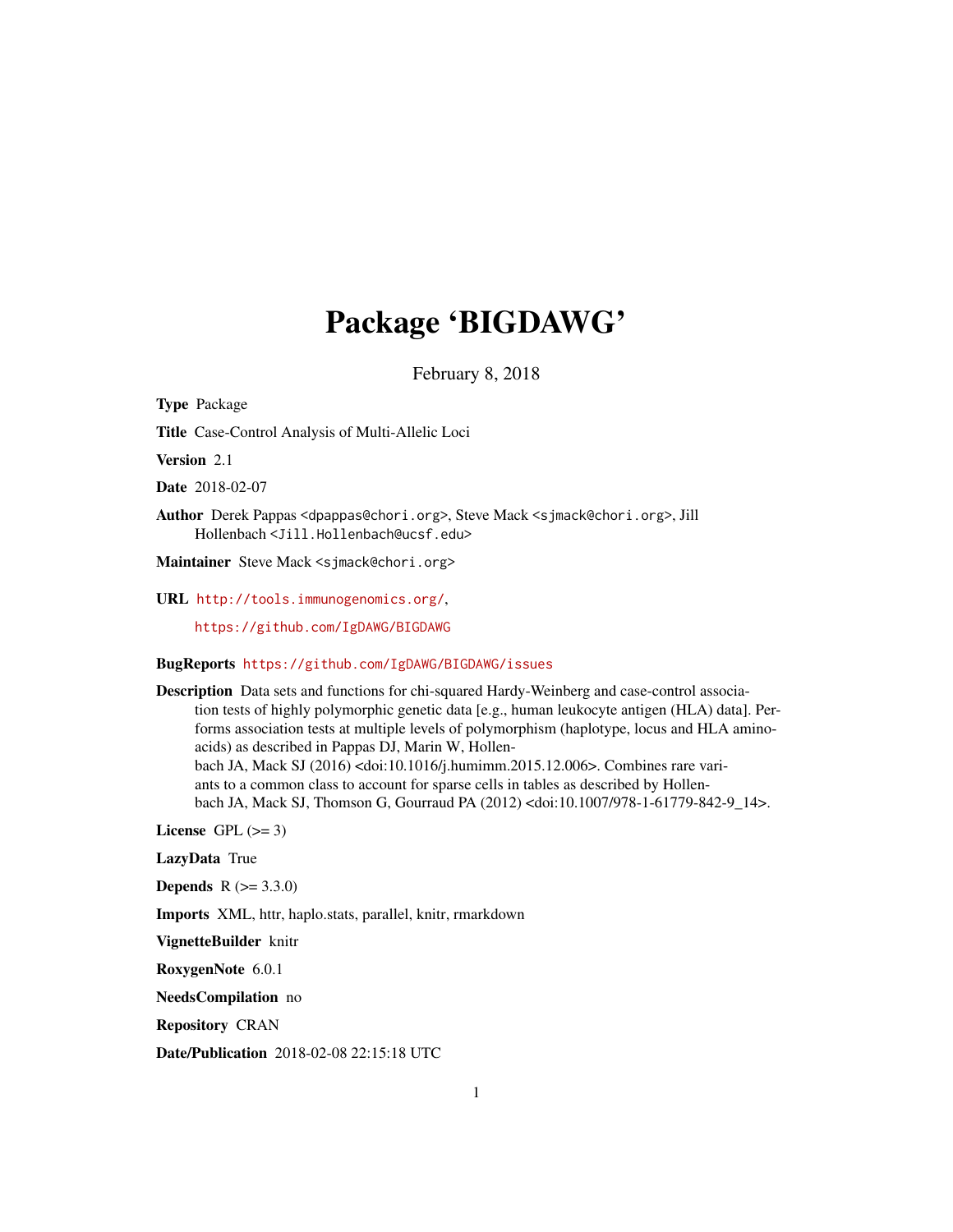# R topics documented:

| A                                     | 3              |
|---------------------------------------|----------------|
|                                       | $\overline{4}$ |
|                                       | 5              |
|                                       | 5              |
|                                       | 6              |
|                                       | 6              |
|                                       | $\overline{7}$ |
|                                       | $\overline{7}$ |
|                                       | 8              |
|                                       | 9              |
|                                       | 9              |
|                                       | 10             |
|                                       | 10             |
|                                       | 11             |
|                                       | 12             |
|                                       | 12             |
|                                       | 13             |
|                                       | 13             |
|                                       | 14             |
|                                       | 15             |
|                                       | 15             |
|                                       | 16             |
|                                       | 16             |
| $CheckString. Allele                $ | 17             |
|                                       | 17             |
|                                       | 18             |
|                                       | 18             |
|                                       | 19             |
|                                       | 19             |
|                                       | 20             |
|                                       | 20             |
|                                       | 21             |
|                                       | 21             |
|                                       | 22             |
|                                       | 22             |
|                                       | 23             |
|                                       | 23             |
|                                       | 24             |
|                                       | 24             |
|                                       | 25             |
|                                       | 25             |
|                                       | 26             |
|                                       | 26             |
|                                       | 27             |
| getObsFreq                            | 27             |
| GL2Tab.Loci                           | 28             |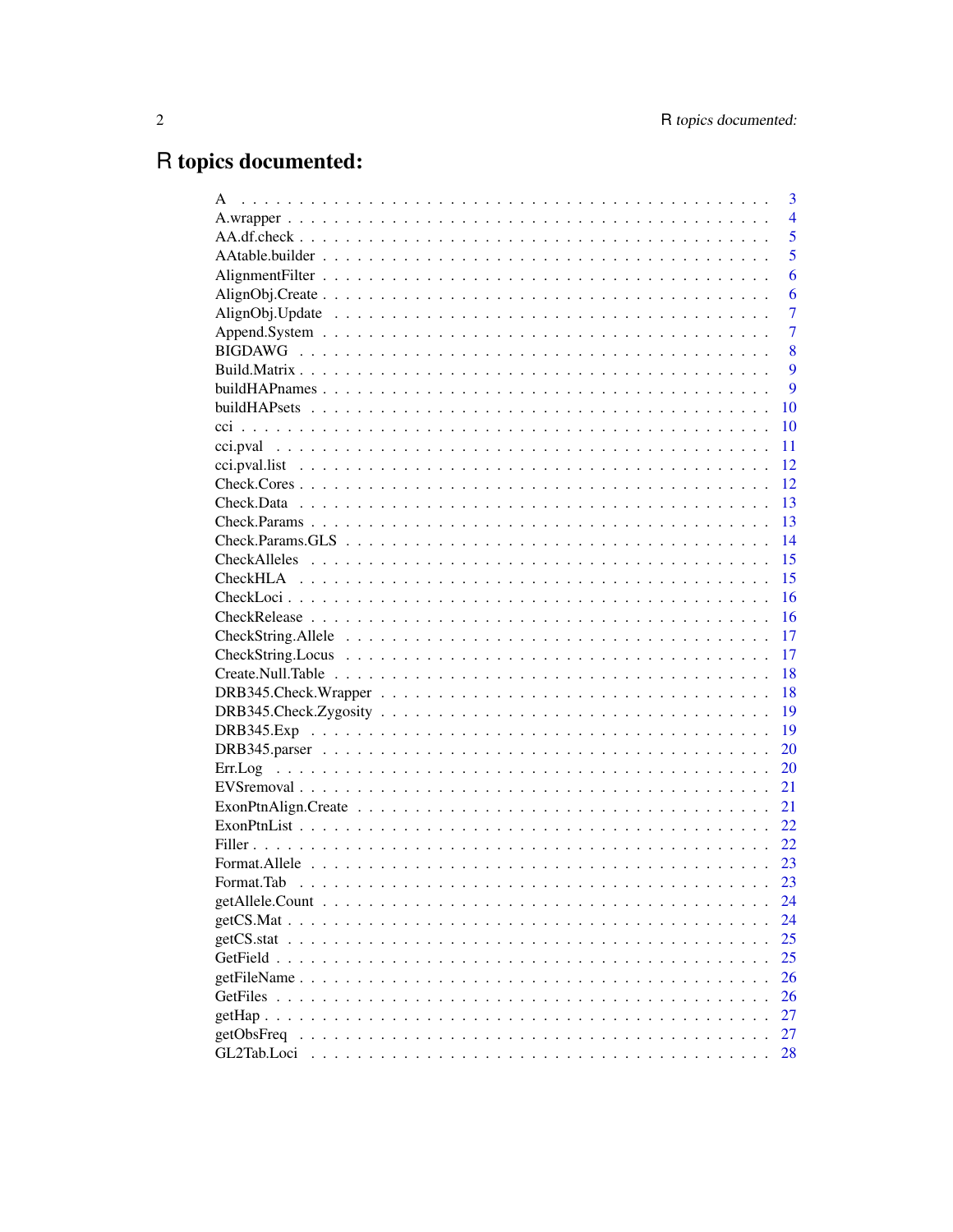<span id="page-2-0"></span>

|                                                                                                                        | 29 |
|------------------------------------------------------------------------------------------------------------------------|----|
|                                                                                                                        | 29 |
|                                                                                                                        | 30 |
|                                                                                                                        | 30 |
|                                                                                                                        | 31 |
| <b>HWE</b>                                                                                                             | 32 |
|                                                                                                                        | 32 |
|                                                                                                                        | 33 |
|                                                                                                                        |    |
|                                                                                                                        | 34 |
|                                                                                                                        | 34 |
|                                                                                                                        | 35 |
|                                                                                                                        | 35 |
|                                                                                                                        | 36 |
|                                                                                                                        | 36 |
| $PreCheck \dots \dots \dots \dots \dots \dots \dots \dots \dots \dots \dots \dots \dots \dots \dots \dots \dots \dots$ | 37 |
|                                                                                                                        | 37 |
|                                                                                                                        | 38 |
|                                                                                                                        | 38 |
|                                                                                                                        | 39 |
|                                                                                                                        | 39 |
|                                                                                                                        | 40 |
|                                                                                                                        | 40 |
|                                                                                                                        | 41 |
|                                                                                                                        | 41 |
|                                                                                                                        | 42 |
|                                                                                                                        |    |

#### **Index** [43](#page-42-0)

A *Amino Acid Analysis Function*

# Description

This is the workhorse function for the amino acid analysis.

# Usage

A(Locus, loci.ColNames, genos, grp, nGrp0, nGrp1, ExonAlign, Cores)

# Arguments

| Locus         | Locus being analyzed.                        |
|---------------|----------------------------------------------|
| loci.ColNames | The column names of the loci being analyzed. |
| genos         | Genotype table.                              |
| grp           | Case/Control or Phenotype groupings.         |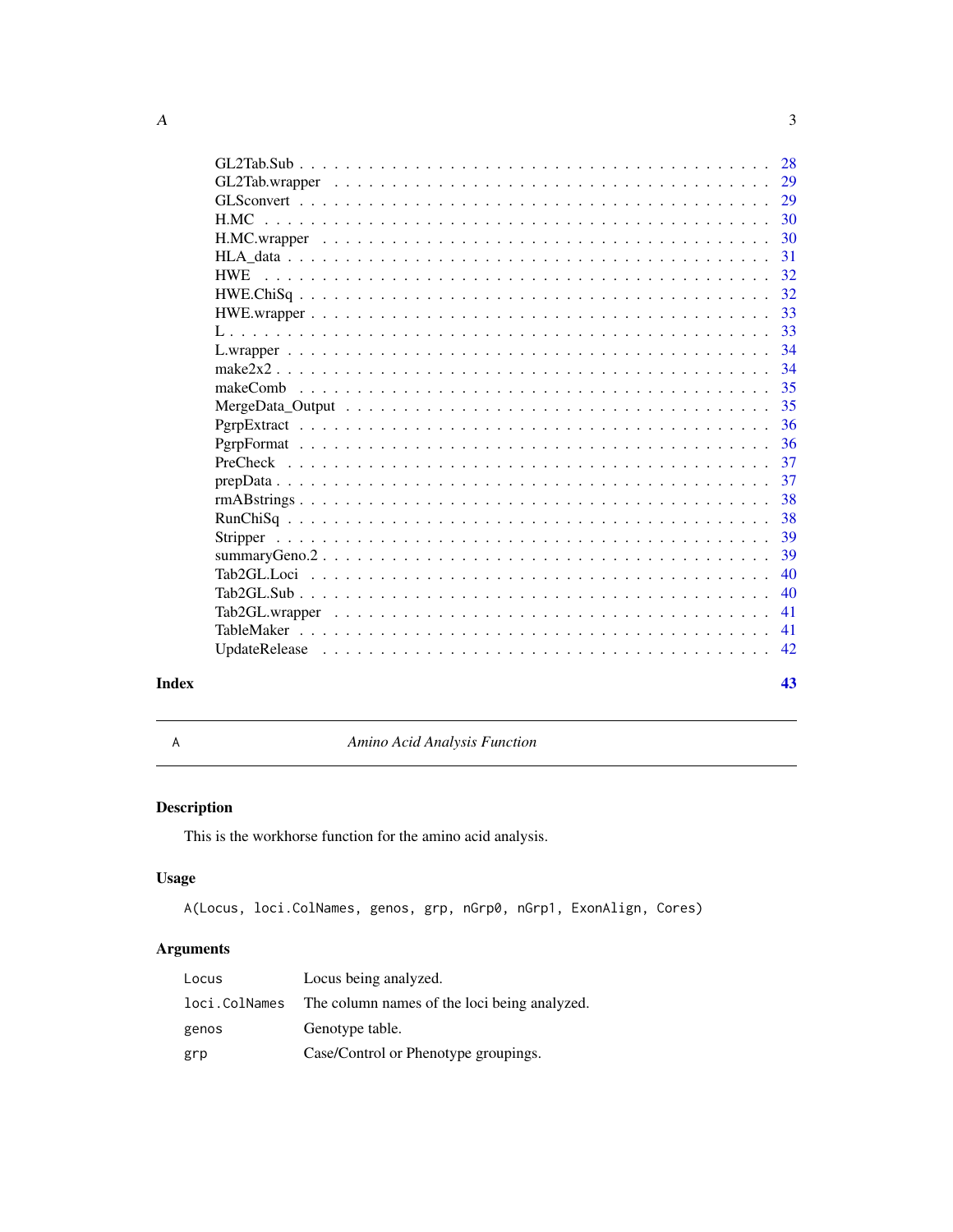# <span id="page-3-0"></span>4 A.wrapper

| nGrp0     | Number of controls.                        |
|-----------|--------------------------------------------|
| nGrp1     | Number of cases.                           |
| ExonAlign | Exon protein alignment filtered for locus. |
| Cores     | Number of cores to use for analysis.       |

# Note

This function is for internal BIGDAWG use only.

A.wrapper *Amino Acid Wrapper*

# Description

Wrapper function for amino acid analysis.

# Usage

```
A.wrapper(loci, loci.ColNames, genos, grp, nGrp0, nGrp1, EPL, Cores, Output,
 Verbose)
```
#### Arguments

| loci          | Loci being analyzed.                                 |
|---------------|------------------------------------------------------|
| loci.ColNames | The column names of the loci being analyzed.         |
| genos         | Genotype table.                                      |
| grp           | Case/Control or Phenotype groupings.                 |
| nGrp0         | Number of controls.                                  |
| nGrp1         | Number of cases.                                     |
| EPL           | Exon protein alignment.                              |
| Cores         | Number of cores to use for analysis.                 |
| Output        | Data return carryover from main BIGDAWG function     |
| Verbose       | Summary display carryover from main BIGDAWG function |

#### Note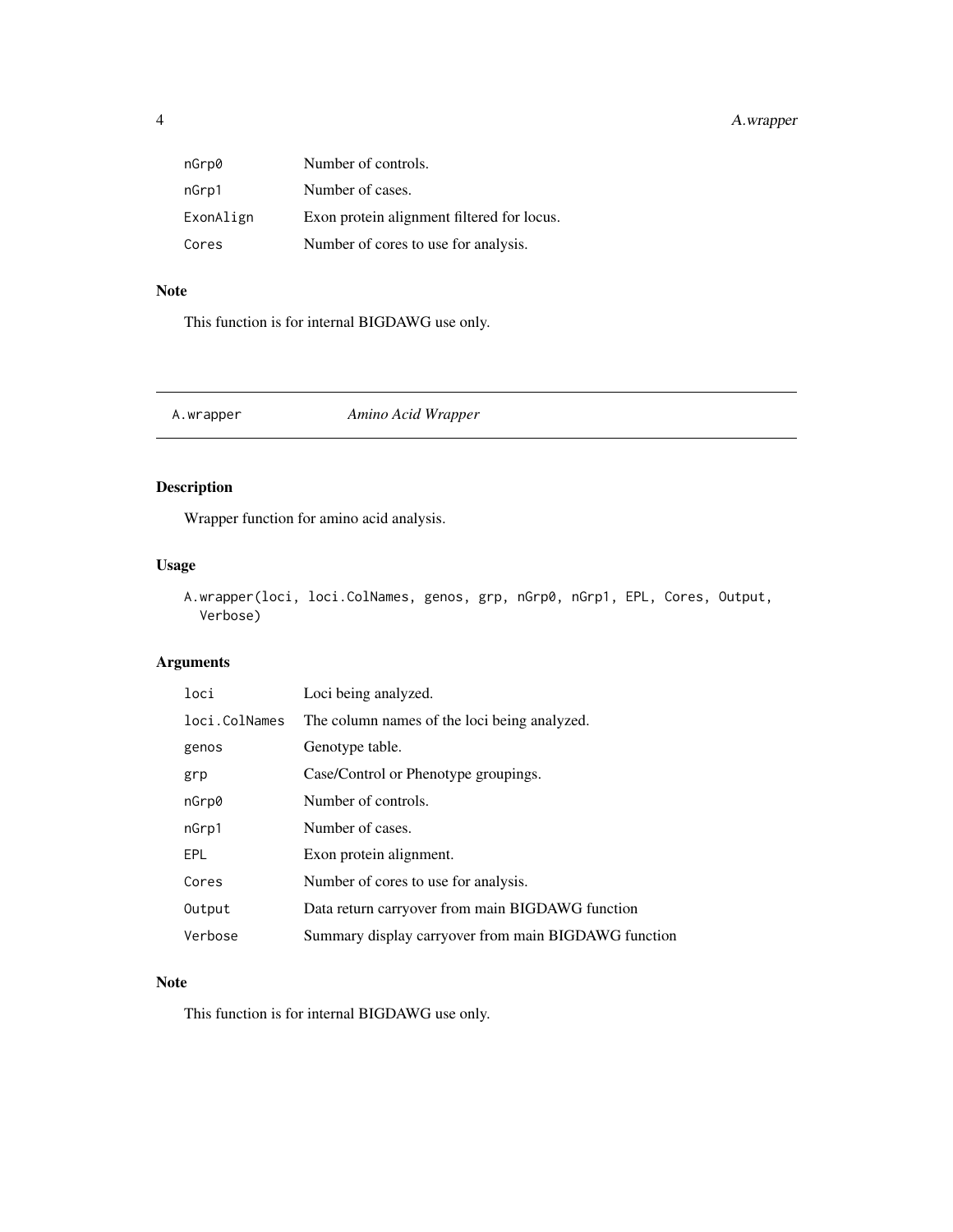<span id="page-4-0"></span>

Checks amino acid contingency table data frame to ensure required variation exists.

#### Usage

```
AA.df.check(x)
```
#### Arguments

x contingency table.

#### Note

This function is for internal BIGDAWG use only.

AAtable.builder *Amino Acid Contingency Table Build*

# Description

Build Contingency Tables for Amino Acid Analysis.

#### Usage

AAtable.builder(x, y)

#### Arguments

|   | Filtered alignment list element. |
|---|----------------------------------|
| у | Phenotype groupings.             |

#### Note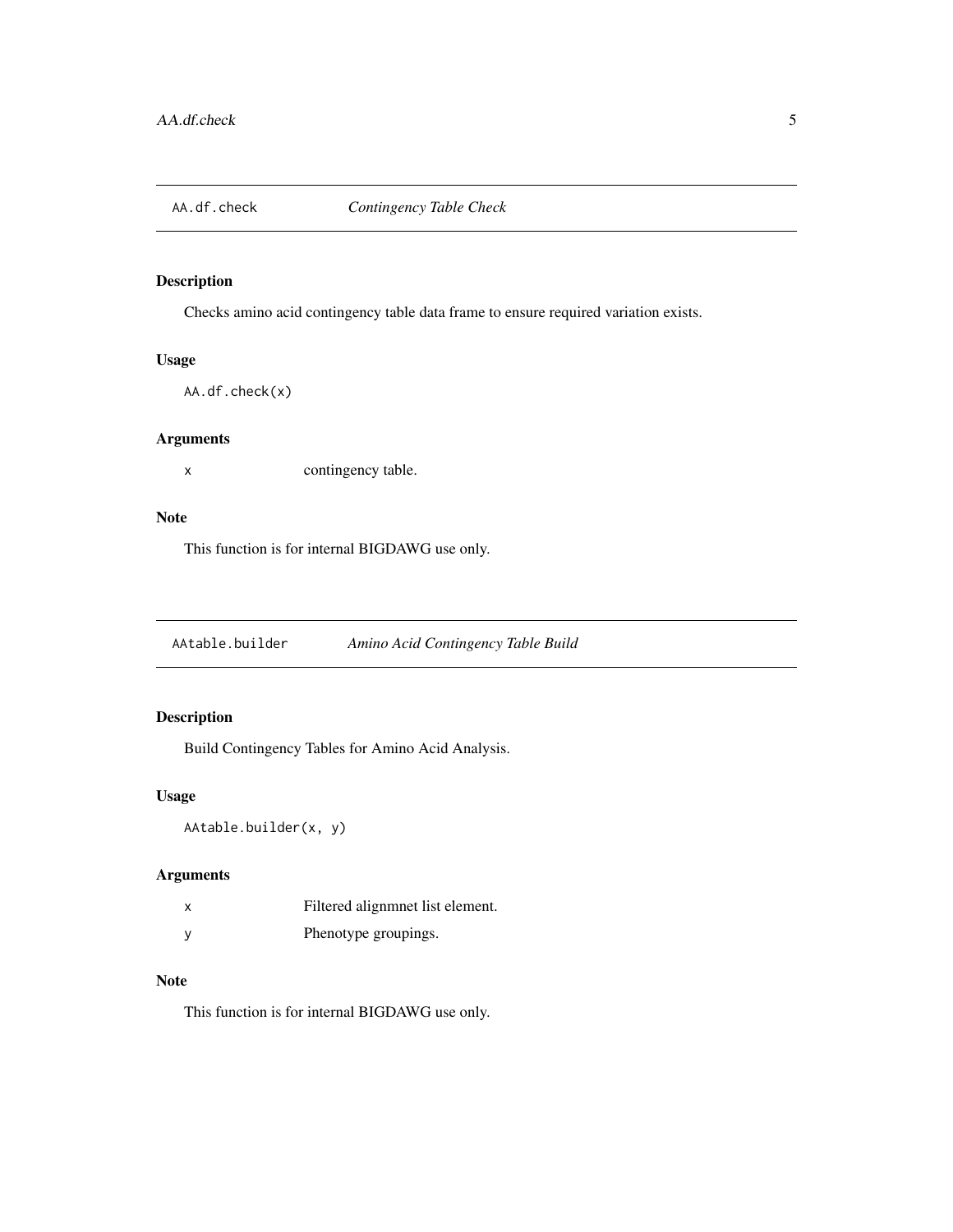<span id="page-5-0"></span>AlignmentFilter *Alignment Filter*

#### Description

Filter Protein Exon Alignment File for Specific Alleles.

#### Usage

```
AlignmentFilter(Align, Alleles, Locus)
```
# Arguments

| Align   | Protein Alignment Object.     |
|---------|-------------------------------|
| Alleles | to be pulled.                 |
| Locus   | Locus to be filtered against. |

#### Note

This function is for internal BIGDAWG use only.

AlignObj.Create *Alignment Object Creator*

# Description

Synthesize Object for Exon Protein Alignments.

# Usage

```
AlignObj.Create(Loci, Release, RefTab)
```
# Arguments

| Loci    | Loci to be bundled.                                          |
|---------|--------------------------------------------------------------|
| Release | IMGT/HLA database release version.                           |
| RefTab  | Data of reference exons used for protein alignment creation. |

# Note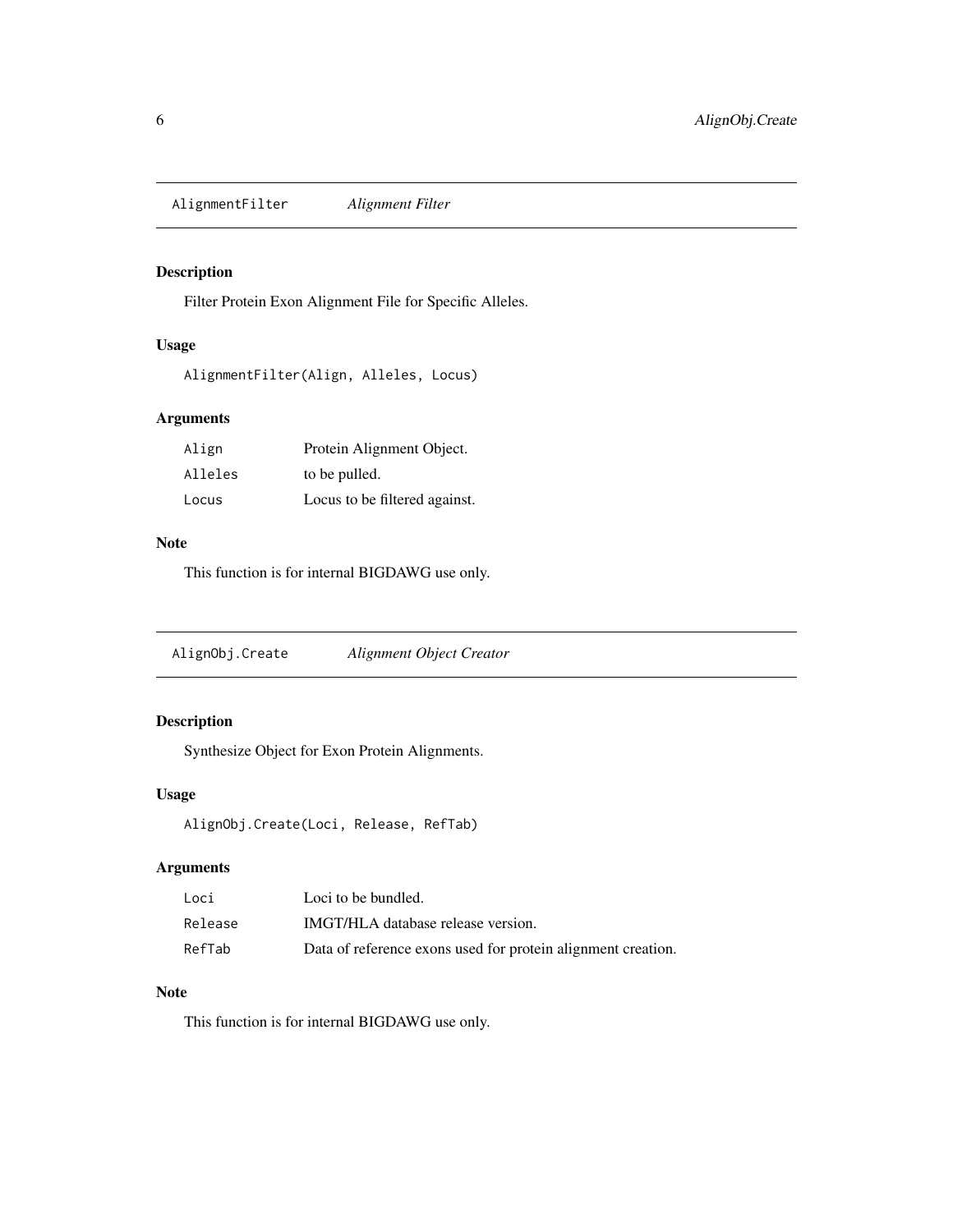<span id="page-6-0"></span>AlignObj.Update *Updated Alignment Object Creator*

#### Description

Synthesize Object for Exon Protein Alignments.

#### Usage

AlignObj.Update(Loci, Release, RefTab)

## Arguments

| Loci    | Loci to be bundled.                                          |
|---------|--------------------------------------------------------------|
| Release | IMGT/HLA database release version.                           |
| RefTab  | Data of reference exons used for protein alignment creation. |

#### Note

This function is for internal BIGDAWG use only.

Append.System *Append Genetic System Locus Designation to Allele String*

# Description

Adds genetic system (HLA/KIR) to each allele name

#### Usage

```
Append.System(x, df.name)
```
#### Arguments

|         | Vector Column genotypes to append        |
|---------|------------------------------------------|
| df.name | String SystemLocus name for each allele. |

#### Note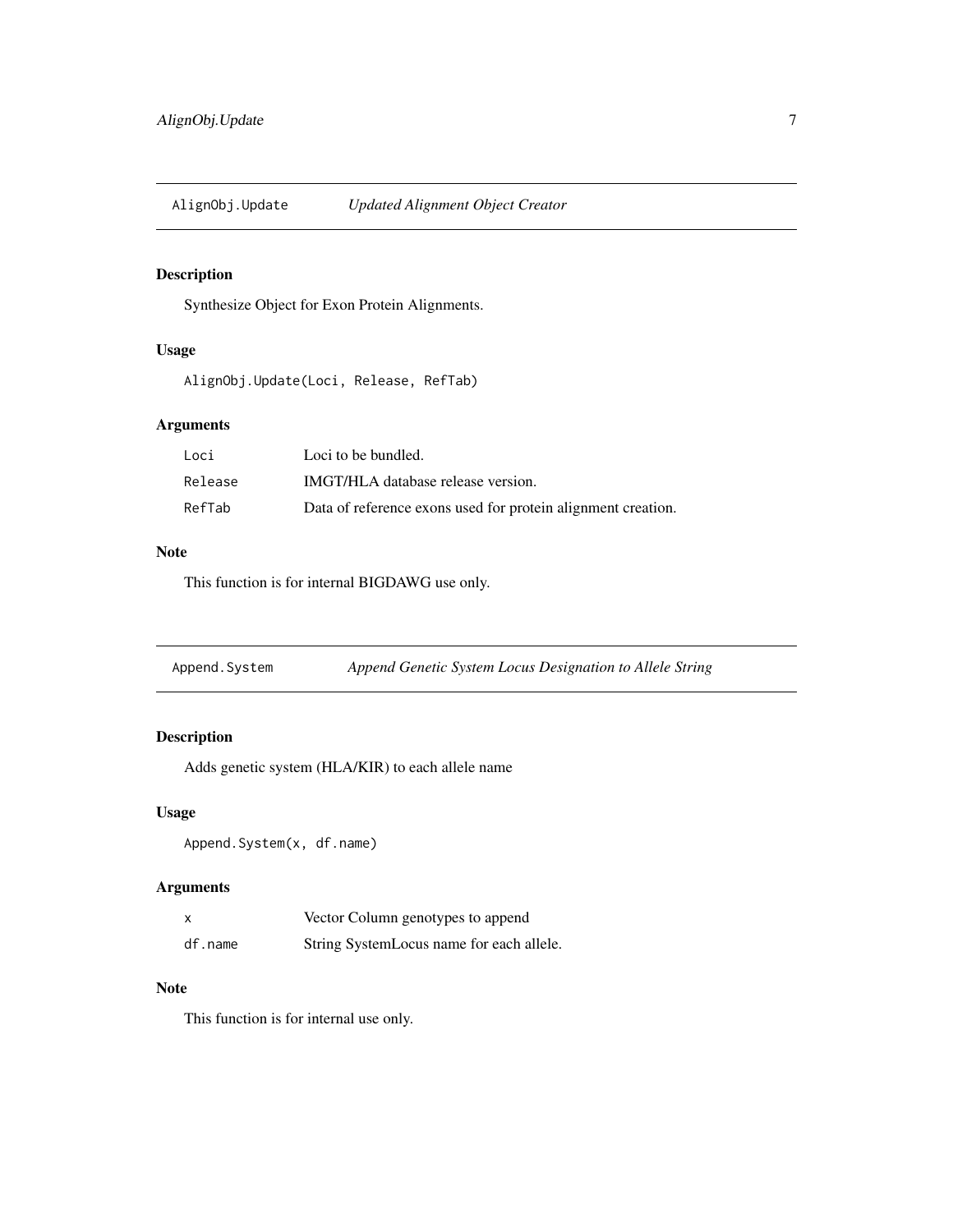<span id="page-7-0"></span>This is the main wrapper function for each analysis.

#### Usage

```
BIGDAWG(Data, HLA = TRUE, Run.Tests, Loci.Set, All.Pairwise = FALSE,
Trim = FALSE, Res = 2, EVS.rm = FALSE, Missing = 2, Cores.Lim = 1L,
Results.Dir, Return = FALSE, Output = TRUE, Merge.Output = FALSE,
Verbose = TRUE)
```
#### Arguments

| Data         | Name of the genotype data file.                                                            |
|--------------|--------------------------------------------------------------------------------------------|
| <b>HLA</b>   | Logical Indicating whether data is HLA class I/II genotyping data only.                    |
| Run.Tests    | Specifics which tests to run.                                                              |
| Loci.Set     | Input list defining which loci to use for analyses (combinations permitted).               |
| All.Pairwise | Logical indicating whether all pairwise loci should be analyzed in haplotype<br>analysis.  |
| Trim         | Logical indicating if HLA alleles should be trimmed to a set resolution.                   |
| Res          | Numeric setting what desired resolution to trim HLA alleles.                               |
| EVS.rm       | Logical indicating if expression variant suffixes should be removed.                       |
| Missing      | Numeric setting allowable missing data for running analysis (may use "ignore").            |
| Cores.Lim    | Interger setting the number of cores accessible to BIGDAWG (Windows limit is<br>$1$ core). |
| Results.Dir  | Optional, string of full path directory name for BIGDAWG output.                           |
| Return       | Logical Should analysis results be returned as list.                                       |
| Output       | Logical Should analysis results be written to output directory.                            |
| Merge.Output | Logical Should analysis results be merged into a single file for easy access.              |
| Verbose      | Logical Should a summary of each analysis be displayed in console.                         |

#### Examples

### The following examples use the synthetic data set bundled with BIGDAWG

# Haplotype analysis with no missing genotypes for two loci sets

- # Significant haplotypic association with phenotype
- # BIGDAWG(Data="HLA\_data", Run.Tests="H", Missing=0, Loci.Set=list(c("DRB1","DQB1")))

# Hardy-Weinberg and Locus analysis ignoring missing data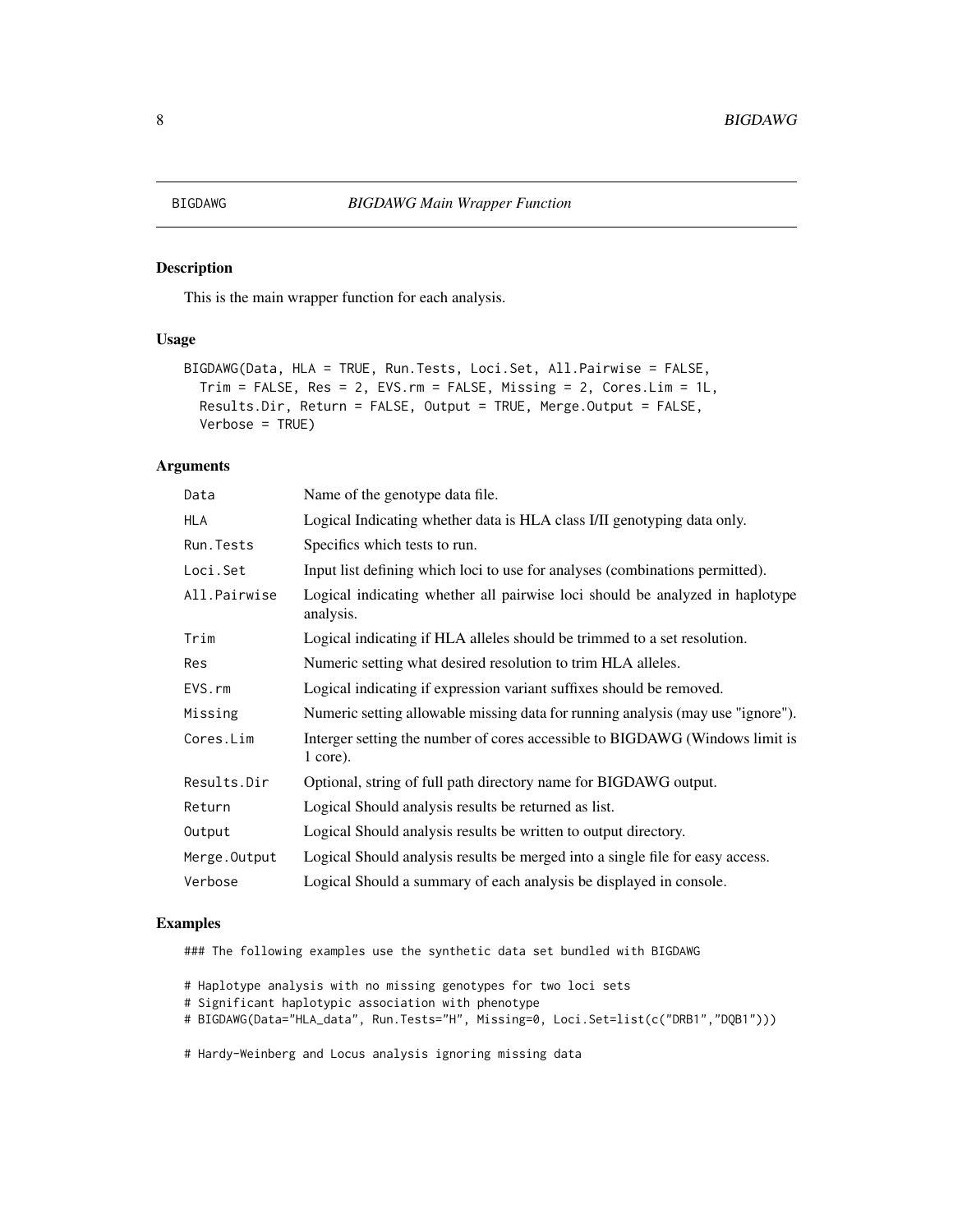#### <span id="page-8-0"></span>Build.Matrix 9

# Significant locus associations with phenotype at all but DQB1 # BIGDAWG(Data="HLA\_data", Run.Tests="L", Missing="ignore") # Hardy-Weinberg analysis trimming data to 2-Field resolution # Significant locus deviation at DQB1 BIGDAWG(Data="HLA\_data", Run.Tests="HWE", Trim=TRUE, Res=2)

Build.Matrix *Build Output Matrix for GL2Tab Conversion*

#### Description

Initializes output matrix format for GL2Tab conversion

#### Usage

```
Build.Matrix(System, Loci)
```
#### Arguments

| System | Character Genetic system HLA- or KIR |
|--------|--------------------------------------|
| Loci   | The loci for header names            |

#### Note

This function is for internal use only.

buildHAPnames *Haplotype Name Builder*

#### Description

Builds table of names for HAPsets

#### Usage

```
buildHAPnames(Combn, loci)
```
#### Arguments

| Combn | Combination of loci to extraction from genos    |
|-------|-------------------------------------------------|
| loci  | Character vector of unique loci being analyzed. |

#### Note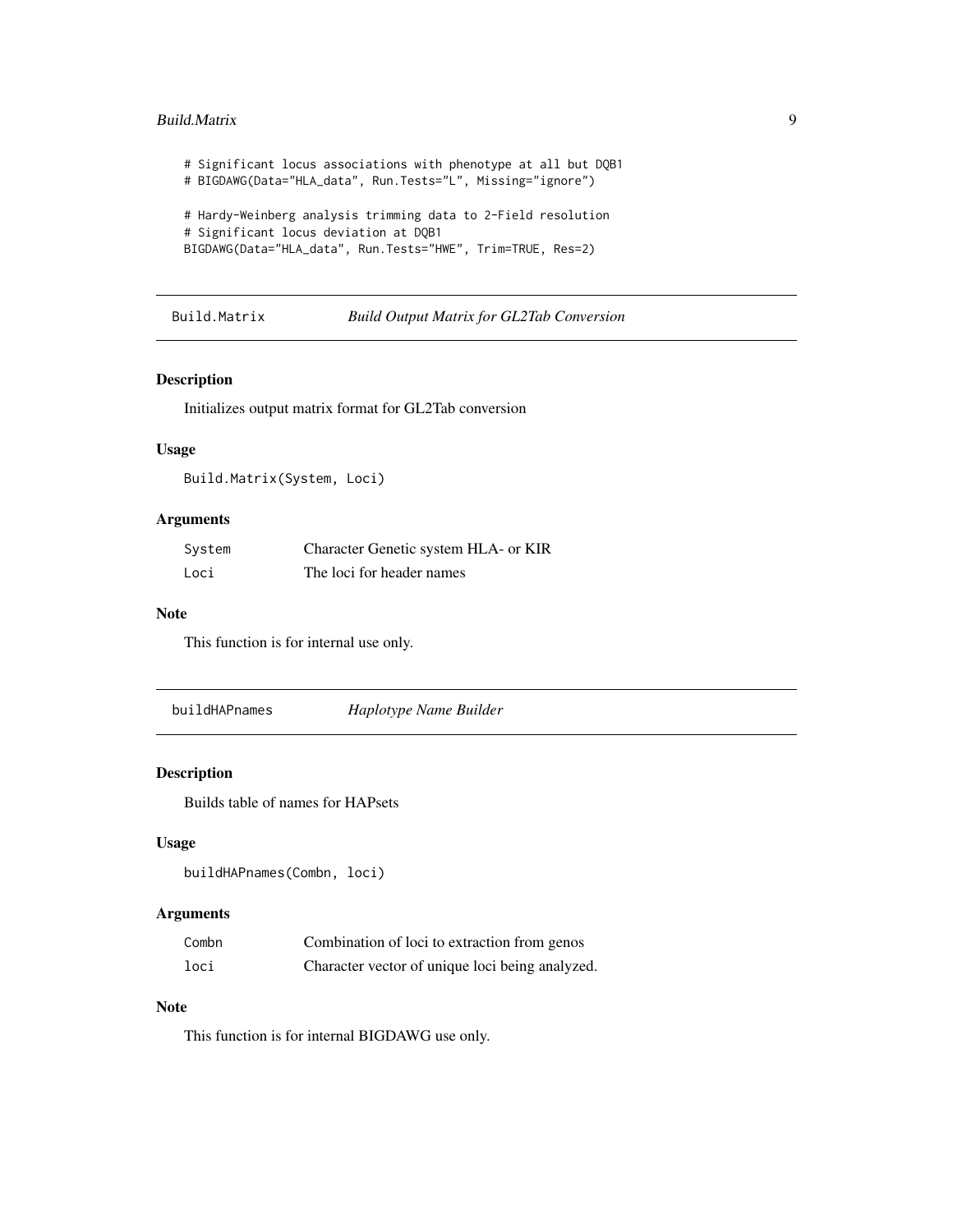<span id="page-9-0"></span>

Builds table of haplotypes from combinations

#### Usage

buildHAPsets(Combn, genos, loci, loci.ColNames)

#### Arguments

| Combn | Combination of loci to extraction from genos           |
|-------|--------------------------------------------------------|
| genos | The genotype columns of the loci set being analyzed.   |
| loci  | Character vector of unique loci being analyzed.        |
|       | loci. ColNames Character vector of genos column names. |

#### Note

This function is for internal BIGDAWG use only.

cci *Case-Control Odds ratio calculation and graphing*

#### Description

cci function port epicalc version 2.15.1.0 (Virasakdi Chongsuvivatwong, 2012)

#### Usage

```
cci(caseexp, controlex, casenonex, controlnonex, cctable = NULL,
 graph = TRUE, design = "cohort", main, xlab, ylab, xaxis, yaxis,
alpha = 0.05, fisher.or = FALSE, exact.ci.or = TRUE, decimal = 2)
```
#### Arguments

| caseexp      | Number of cases exposed                                                         |
|--------------|---------------------------------------------------------------------------------|
| controlex    | Number of controls exposed                                                      |
| casenonex    | Number of cases not exosed                                                      |
| controlnonex | Number of controls not exposed                                                  |
| cctable      | A 2-by-2 table. If specified, will supercede the outcome and exposure variables |
| graph        | If TRUE (default), produces an odds ratio plot                                  |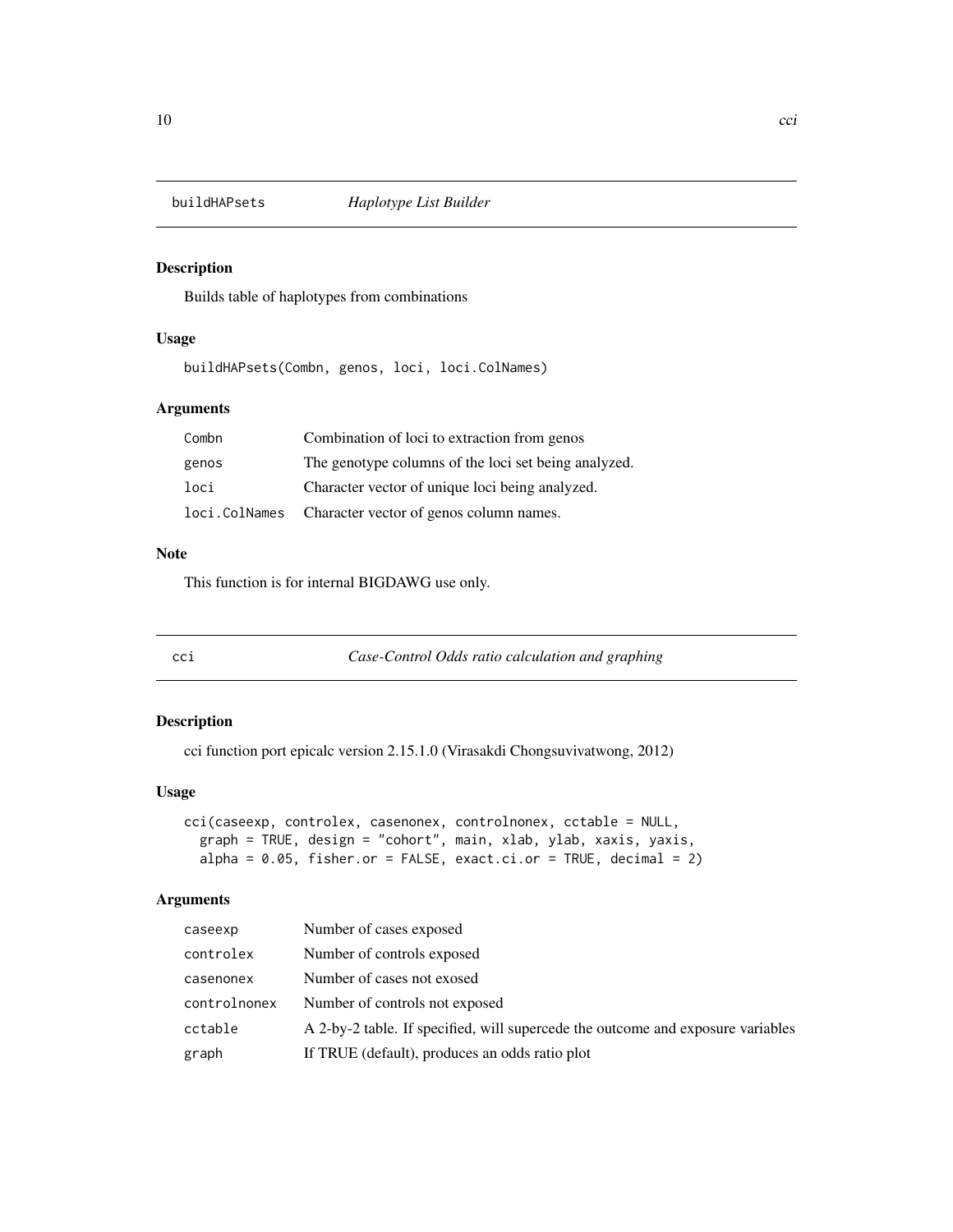#### <span id="page-10-0"></span>cci.pval 11

| design      | Specification for graph; can be "case control", "case-control", "cohort" or "prospec-<br>tive" |
|-------------|------------------------------------------------------------------------------------------------|
| main        | main title of the graph                                                                        |
| xlab        | label on X axis                                                                                |
| ylab        | label on Y axis                                                                                |
| xaxis       | two categories of exposure in graph                                                            |
| yaxis       | two categories of outcome in graph                                                             |
| alpha       | level of significance                                                                          |
| fisher.or   | whether odds ratio should be computed by the exact method                                      |
| exact.ci.or | whether confidence limite of the odds ratio should be computed by the exact<br>method          |
| decimal     | number of decimal places displayed                                                             |

# Note

This function is for internal BIGDAWG use only.

cci.pval *Case Control Odds Ratio Calculation from Epicalc*

# Description

Calculates odds ratio and pvalues from 2x2 table

#### Usage

cci.pval(x)

#### Arguments

x List of 2x2 matrices for calculation, output of TableMaker.

#### Note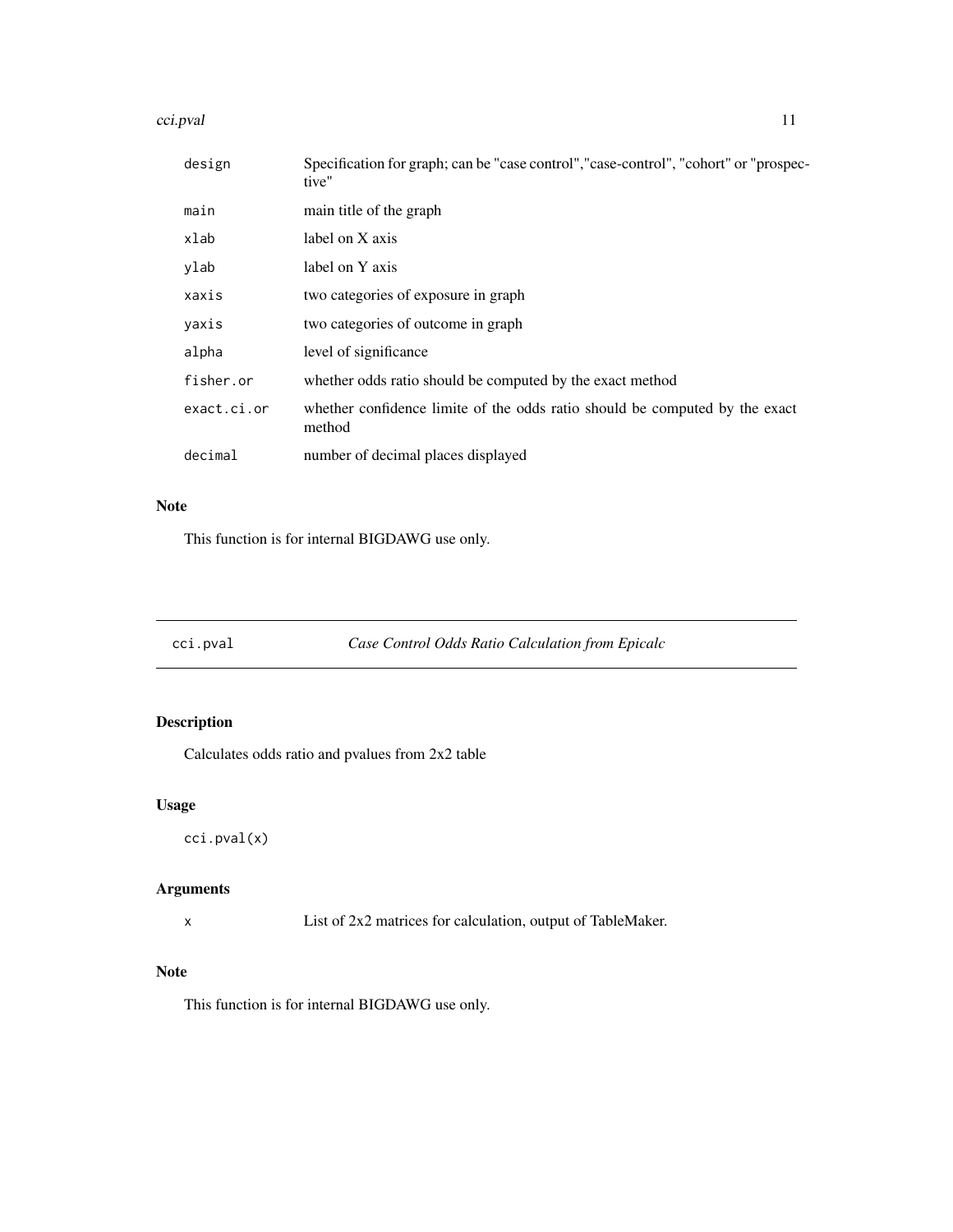<span id="page-11-0"></span>

Variation of the cci.pvalue function

# Usage

```
cci.pval.list(x)
```
# Arguments

x List of 2x2 matrices to apply the cci.pvalue function. List output of TableMaker.

#### Note

This function is for internal BIGDAWG use only.

Check.Cores *Check Cores Parameters*

#### Description

Check cores limitation for OS compatibility

#### Usage

```
Check.Cores(Cores.Lim, Output)
```
#### Arguments

| Cores.Lim | Integer How many cores can be used.                             |
|-----------|-----------------------------------------------------------------|
| Output    | Logical Should analysis results be written to output directory. |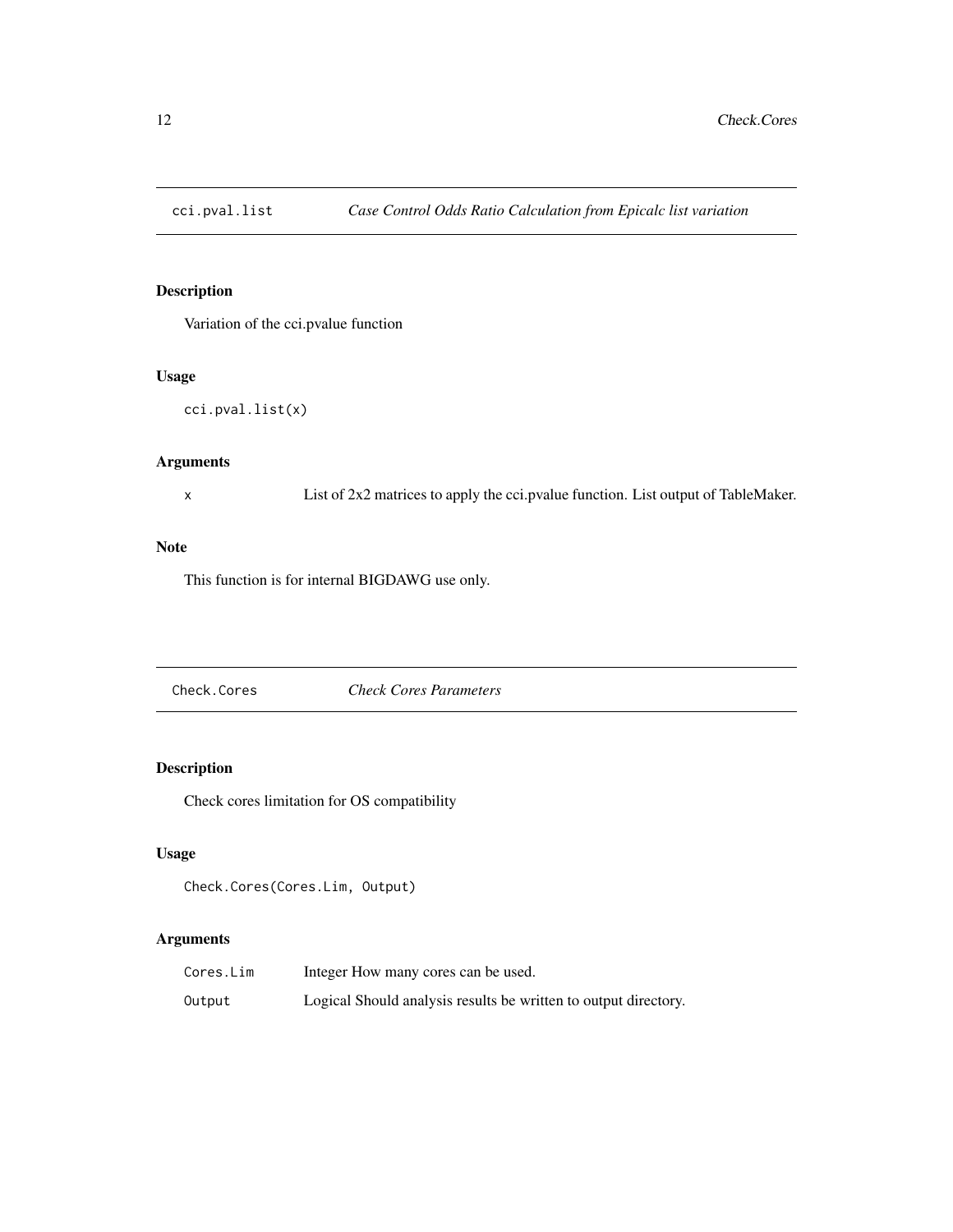<span id="page-12-0"></span>

Check data structure for successfuly conversion.

#### Usage

```
Check.Data(Data, Convert)
```
#### Arguments

| Data    | String Type of output.           |
|---------|----------------------------------|
| Convert | String Direction for conversion. |

# Note

This function is for internal use only.

Check.Params *Check Input Parameters*

#### Description

Check input parameters for invalid entries.

#### Usage

```
Check.Params(HLA, All.Pairwise, Trim, Res, EVS.rm, Missing, Cores.Lim, Return,
Output, Merge.Output, Verbose)
```
#### Arguments

| <b>HLA</b>   | Logical indicating whether data is HLA class I/II genotyping data only.                    |
|--------------|--------------------------------------------------------------------------------------------|
| All.Pairwise | Logical indicating whether all pairwise loci should be analyzed in haplotype<br>analysis.  |
| Trim         | Logical indicating if HLA alleles should be trimmed to a set resolution.                   |
| Res          | Numeric setting what desired resolution to trim HLA alleles.                               |
| EVS.rm       | Logical indicating if expression variant suffixes should be removed.                       |
| Missing      | Numeric setting allowable missing data for running analysis (may use "ignore").            |
| Cores.Lim    | Interger setting the number of cores accessible to BIGDAWG (Windows limit is<br>$1$ core). |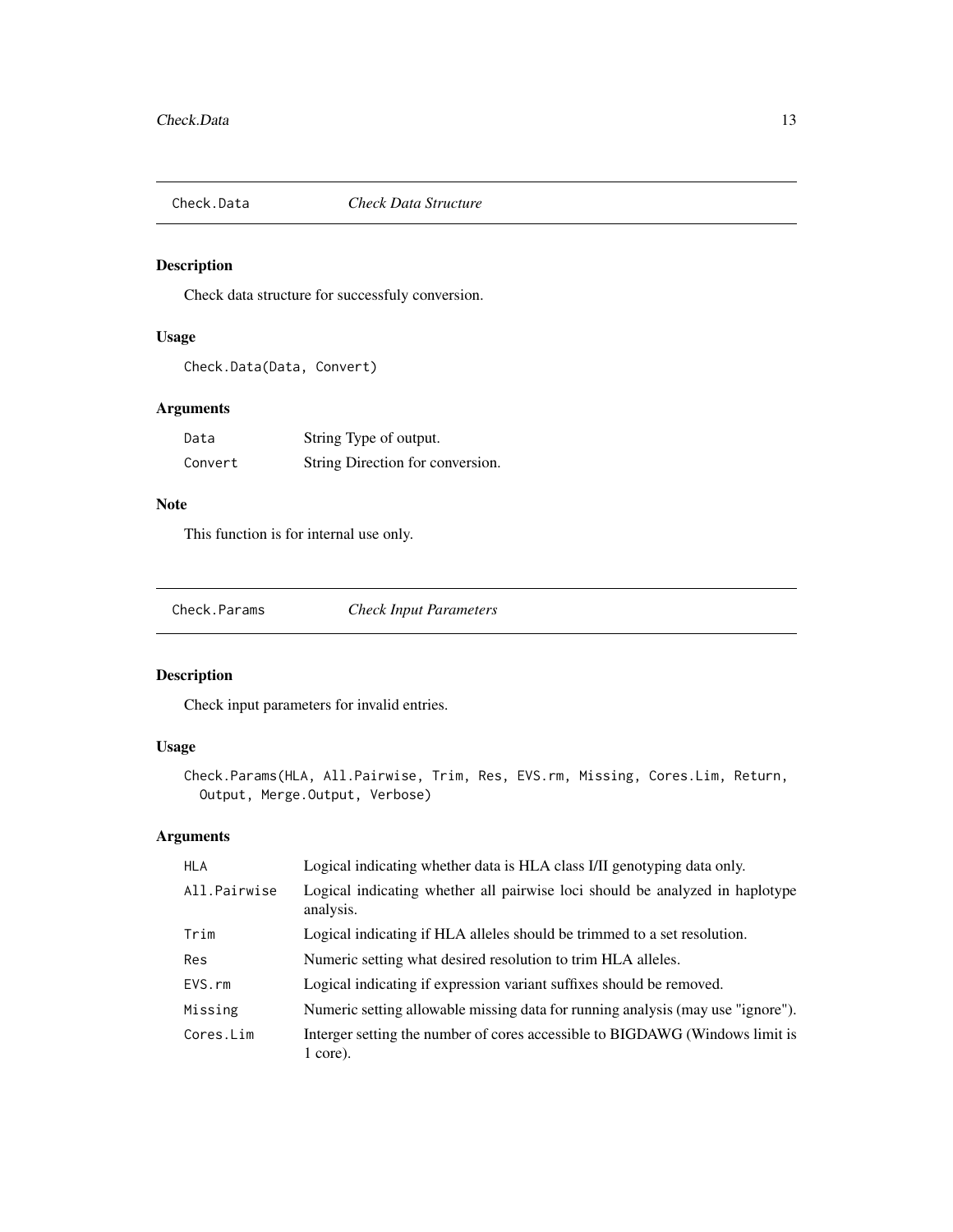<span id="page-13-0"></span>

| Return       | Logical Should analysis results be returned as list.                          |
|--------------|-------------------------------------------------------------------------------|
| Output       | Logical Should analysis results be written to output directory.               |
| Merge.Output | Logical Should analysis results be merged into a single file for easy access. |
| Verbose      | Logical Should a summary of each analysis be displayed in console.            |

#### Note

This function is for internal use only.

Check.Params.GLS *Check Input Parameters for GLS conversion*

# Description

Check input parameters for invalid entries.

# Usage

Check.Params.GLS(Convert, File.Output, System, HZY.Red, DRB345.Check, Cores.Lim)

# Arguments

| Convert      | String Direction for conversion.                                         |
|--------------|--------------------------------------------------------------------------|
| File.Output  | String Type of output.                                                   |
| System       | String Genetic system (HLA or KIR) of the data being converted           |
| HZY.Red      | Logical Reduction of homozygote genotypes to single allele.              |
| DRB345.Check | Logical Check DR haplotypes for consistency and flag unusual haplotypes. |
| Cores.Lim    | Integer How many cores can be used.                                      |

#### Note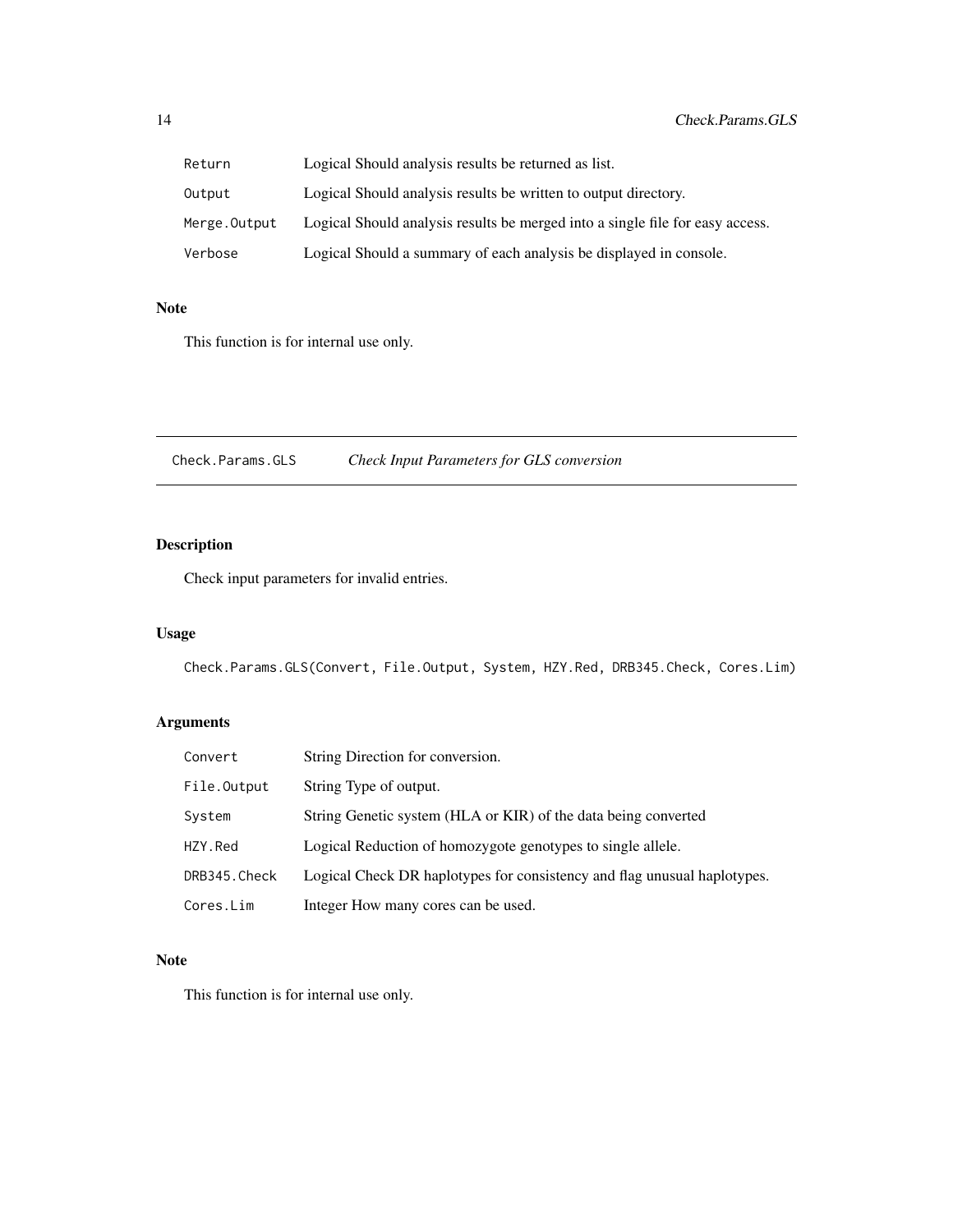<span id="page-14-0"></span>

Checks available alleles against data to ensure complete overlap.

#### Usage

```
CheckAlleles(x, y)
```
#### Arguments

| Exon protein list alignment object. |
|-------------------------------------|
| Genotypes from data file.           |

#### Note

This function is for internal BIGDAWG use only.

| CheckHLA | <b>HLA Formatting Check for Amino Acid Analysis</b> |  |
|----------|-----------------------------------------------------|--|
|----------|-----------------------------------------------------|--|

# Description

Checks data to see if HLA data is properly formatted .

#### Usage

CheckHLA(x)

#### Arguments

x All columns of HLA genotyping data.

# Note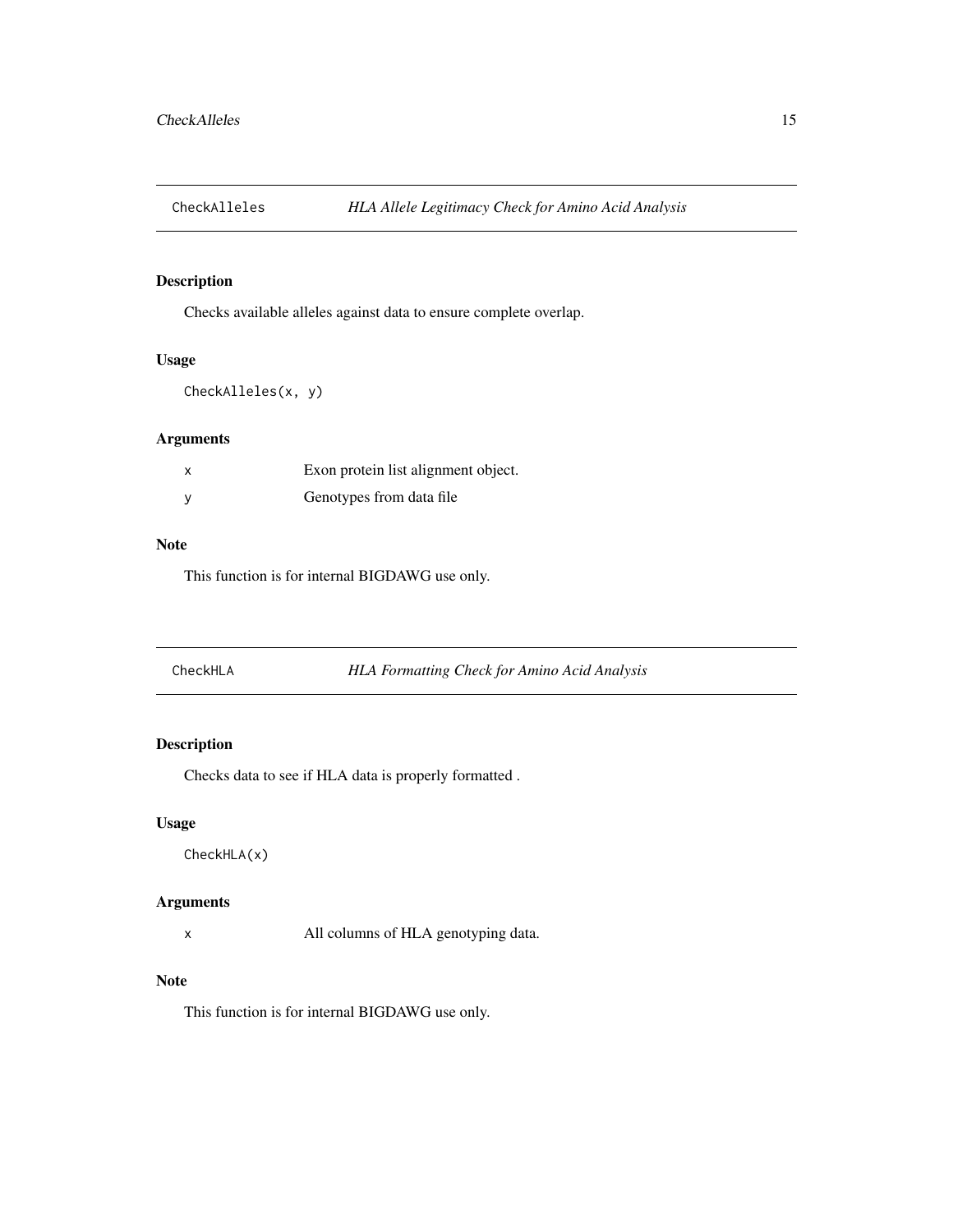<span id="page-15-0"></span>

Checks available loci against data to ensure complete overlap.

#### Usage

CheckLoci(x, y)

#### Arguments

| Loci available in exon protein list alignment object. |
|-------------------------------------------------------|
| Unique column names                                   |

#### Note

This function is for internal BIGDAWG use only.

| CheckRelease | <b>Function to Check Release Versions</b> |  |
|--------------|-------------------------------------------|--|
|--------------|-------------------------------------------|--|

#### Description

This updates the protein aligment used in checking HLA loci and alleles as well as in the amino acid analysis.

#### Usage

CheckRelease(Package =  $T$ , Alignment =  $T$ , Output =  $F$ )

# Arguments

| Package   | Logical to check for BIGDAWG package versions                                             |
|-----------|-------------------------------------------------------------------------------------------|
| Alignment | Logical to check the IMGT/HLA database version for the alignment bundled<br>with BIGDAWG. |
| Output    | Should any error be written to a file                                                     |

#### Note

Requires active internet connection.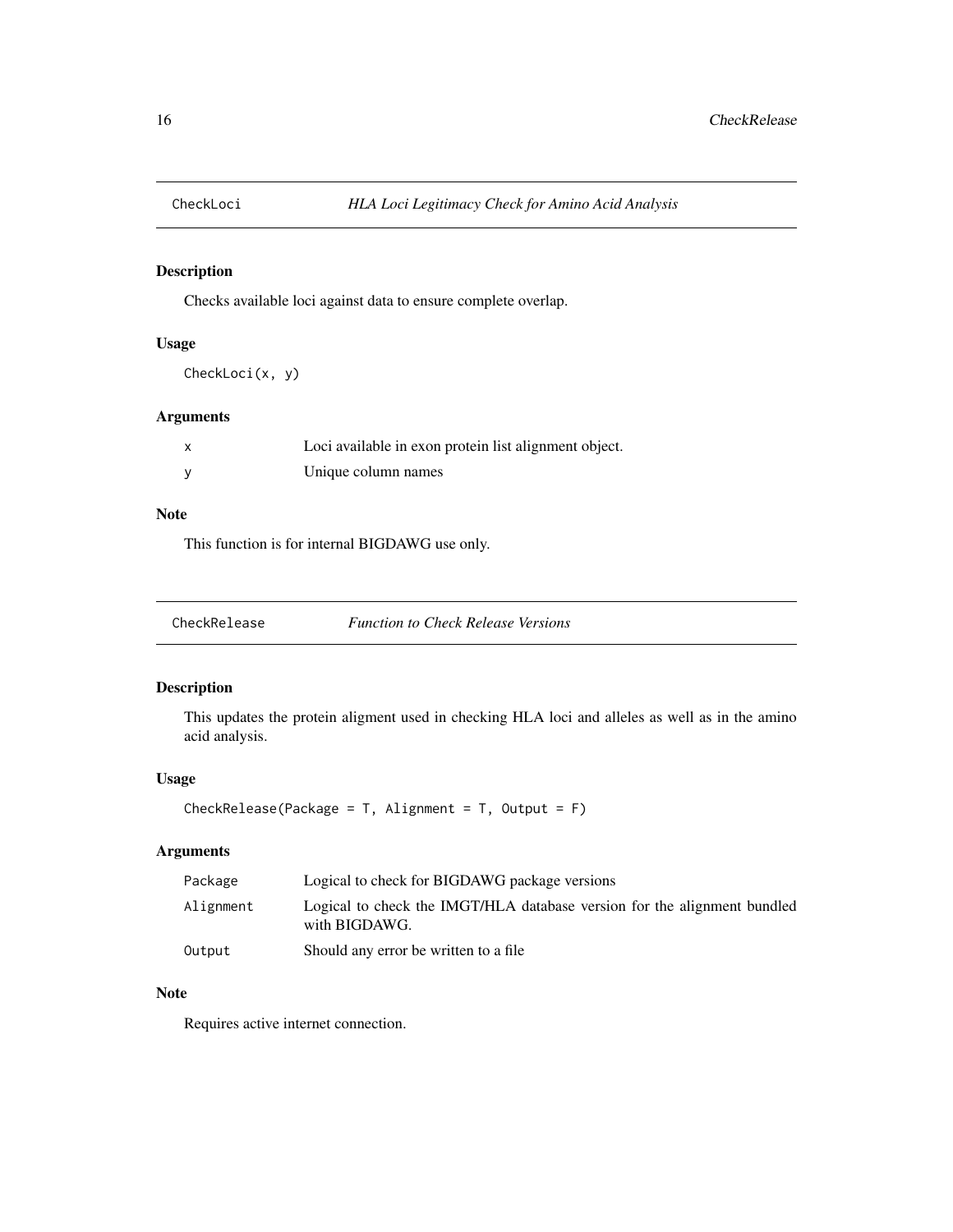<span id="page-16-0"></span>GL String check for allele ambiguity formatting

#### Usage

```
CheckString.Allele(x)
```
#### Arguments

x GL String to check against

#### Note

This function is for internal use only.

CheckString.Locus *GL String Locus Check*

#### Description

Check GL string for loci appearing in multiple gene fields.

#### Usage

CheckString.Locus(x, Loci)

#### Arguments

|      | GL String to check against |
|------|----------------------------|
| Loci | Loci to check              |

#### Note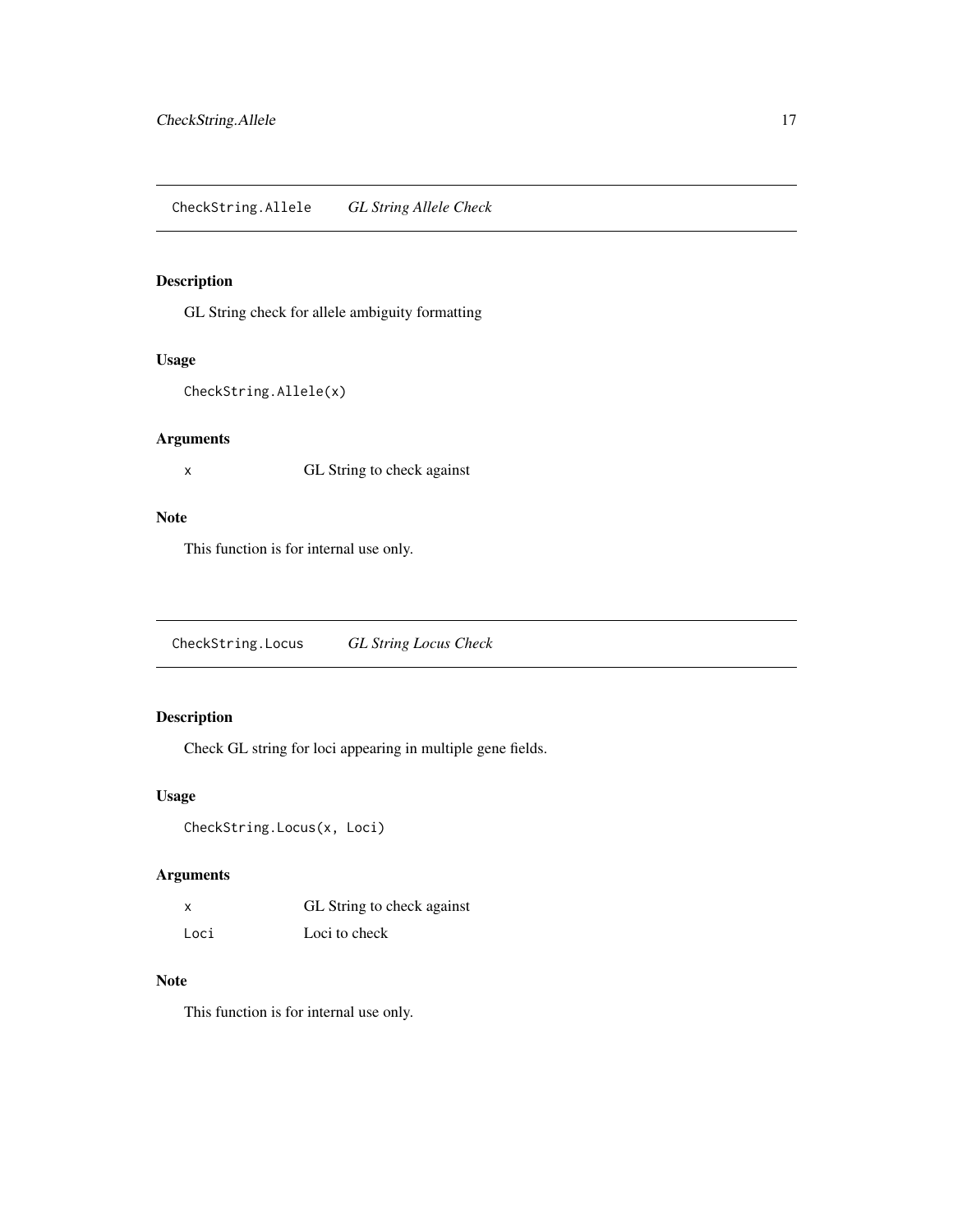<span id="page-17-0"></span>Create.Null.Table *Create Empty Table*

# Description

Creates matrix of NA for no result tables.

#### Usage

Create.Null.Table(Locus, Names, nr)

#### Arguments

| Locus | Locus being analyzed.          |
|-------|--------------------------------|
| Names | Column names for final matrix. |
| nr    | Numebr of rows.                |

#### Note

This function is for internal BIGDAWG use only.

DRB345.Check.Wrapper *DRB345 haplotype zygosity wrapper*

# Description

Checks DR haplotypes for correct zygosity and flags unanticipated haplotypes

#### Usage

DRB345.Check.Wrapper(Genotype, Loci.DR)

#### Arguments

| Genotype | Row of data set data frame following DRB345 parsing       |
|----------|-----------------------------------------------------------|
| Loci.DR  | DRB <sub>x</sub> Loci of interest to test for consistency |

#### Note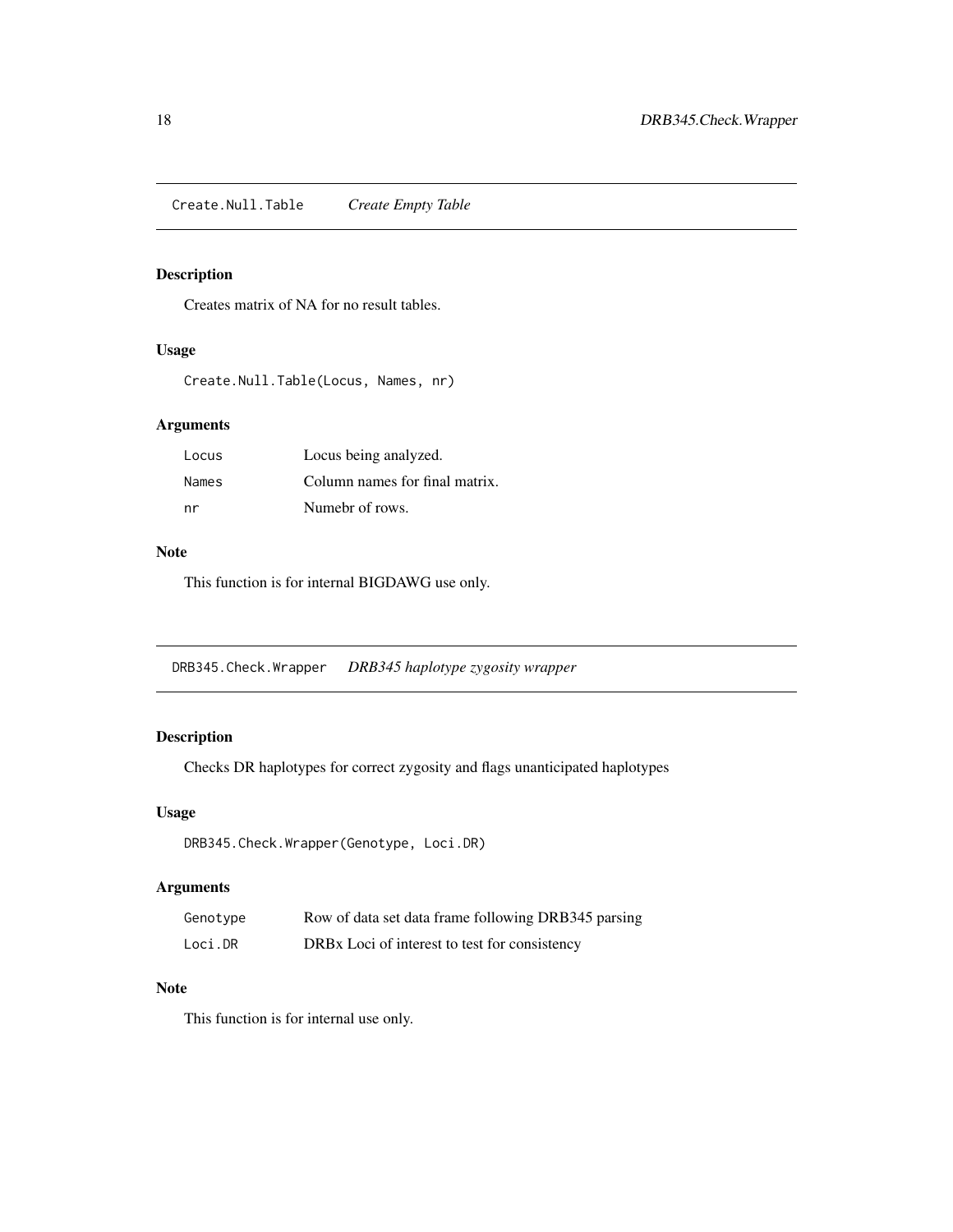<span id="page-18-0"></span>DRB345.Check.Zygosity *DRB345 haplotype zygosity checker single locus*

#### Description

Checks DR haplotypes for correct zygosity and flags unanticipated haplotypes for a single DRBx

#### Usage

DRB345.Check.Zygosity(Locus, Genotype)

# Arguments

| Locus    | Locus of interest to test for consistency           |
|----------|-----------------------------------------------------|
| Genotype | Row of data set data frame following DRB345 parsing |

#### Note

This function is for internal use only.

| DRB345.Exp | DRB345 Expected |  |
|------------|-----------------|--|
|            |                 |  |

# Description

Checks DRB1 Genotype and Returns Expected DR345 Loci

#### Usage

```
DRB345.Exp(DRB1.Genotype)
```
#### Arguments

DRB1.Genotype DRB1 Subject Genotypes

#### Note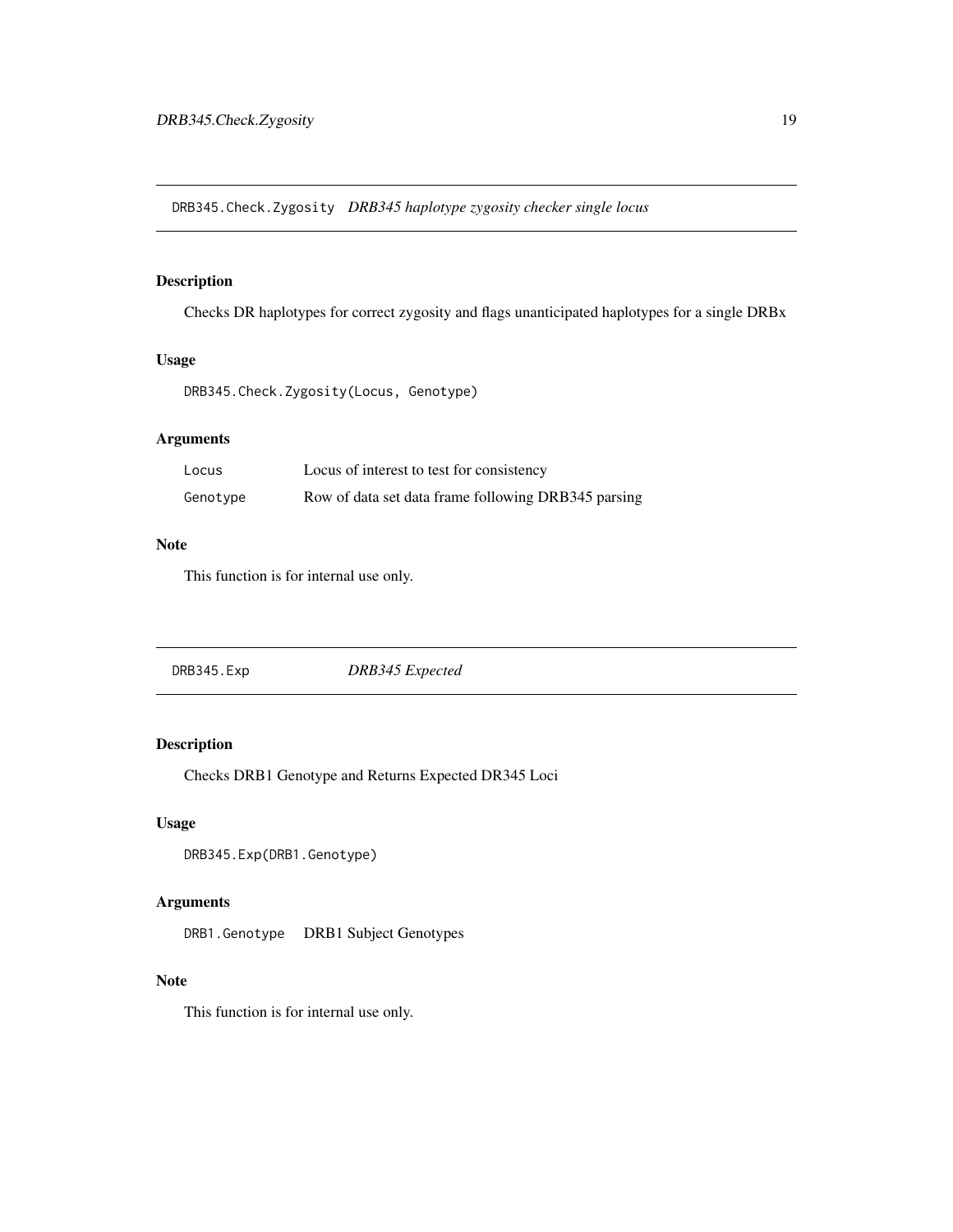<span id="page-19-0"></span>

Separates DRB345 column pair into separate columns for each locus

#### Usage

```
DRB345.parser(Tab)
```
#### Arguments

Tab Data frame of sampleIDs, phenotypes, and genotypes

# Note

This function is for internal BIGDAWG use only.

Err.Log *Error Code Display and Logging*

#### Description

Displays error codes attributable to data formatting and Locus/Allele naming. Writes to log file.

# Usage

Err.Log(Output,  $x, y = NULL$ ,  $z = NULL$ )

# Arguments

| Output         | Logical indicating if Error logging should be written to a file. |
|----------------|------------------------------------------------------------------|
| $\mathsf{x}$   | Log Code.                                                        |
| <b>V</b>       | Misc information relevant to error.                              |
| $\overline{z}$ | Misc information relevant to error.                              |

#### Note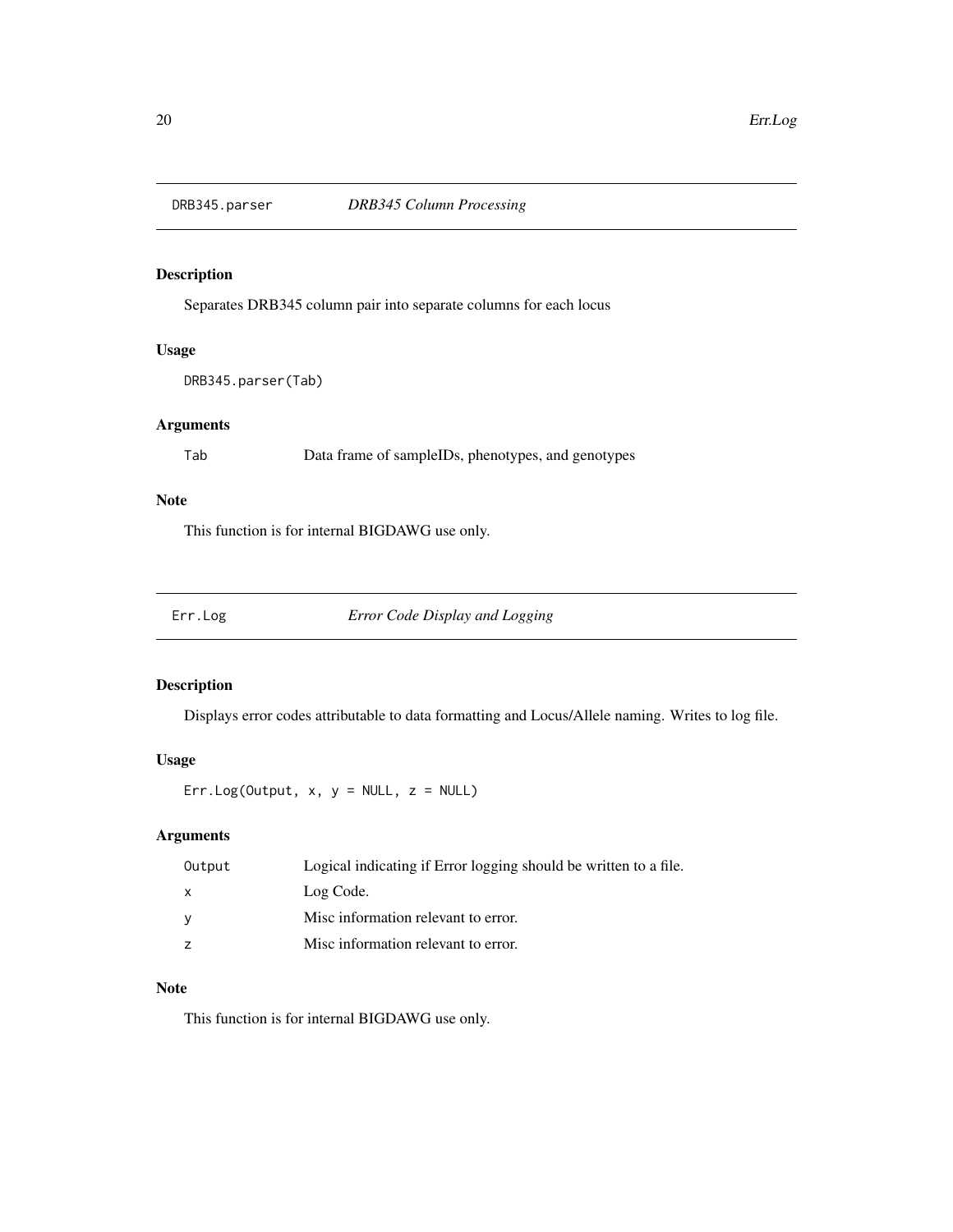<span id="page-20-0"></span>

Removes expression variant suffixes from HLA alleles in the exon protein alignment object.

#### Usage

```
EVSremoval(Locus, EPList)
```
#### Arguments

| Locus  | Locus to be filtered against. |
|--------|-------------------------------|
| EPList | Exon Protein Alignment Object |

#### Note

This function is for internal BIGDAWG use only.

ExonPtnAlign.Create *Protein Exon Alignment Formatter*

#### Description

Dynamically creates an alignmnet of Allele exons for Analysis.

#### Usage

ExonPtnAlign.Create(Locus, RefTab)

#### Arguments

| Locus  | Locus alignment to be formatted.                             |
|--------|--------------------------------------------------------------|
| RefTab | Reference exon protein information for alignment formatting. |

## Note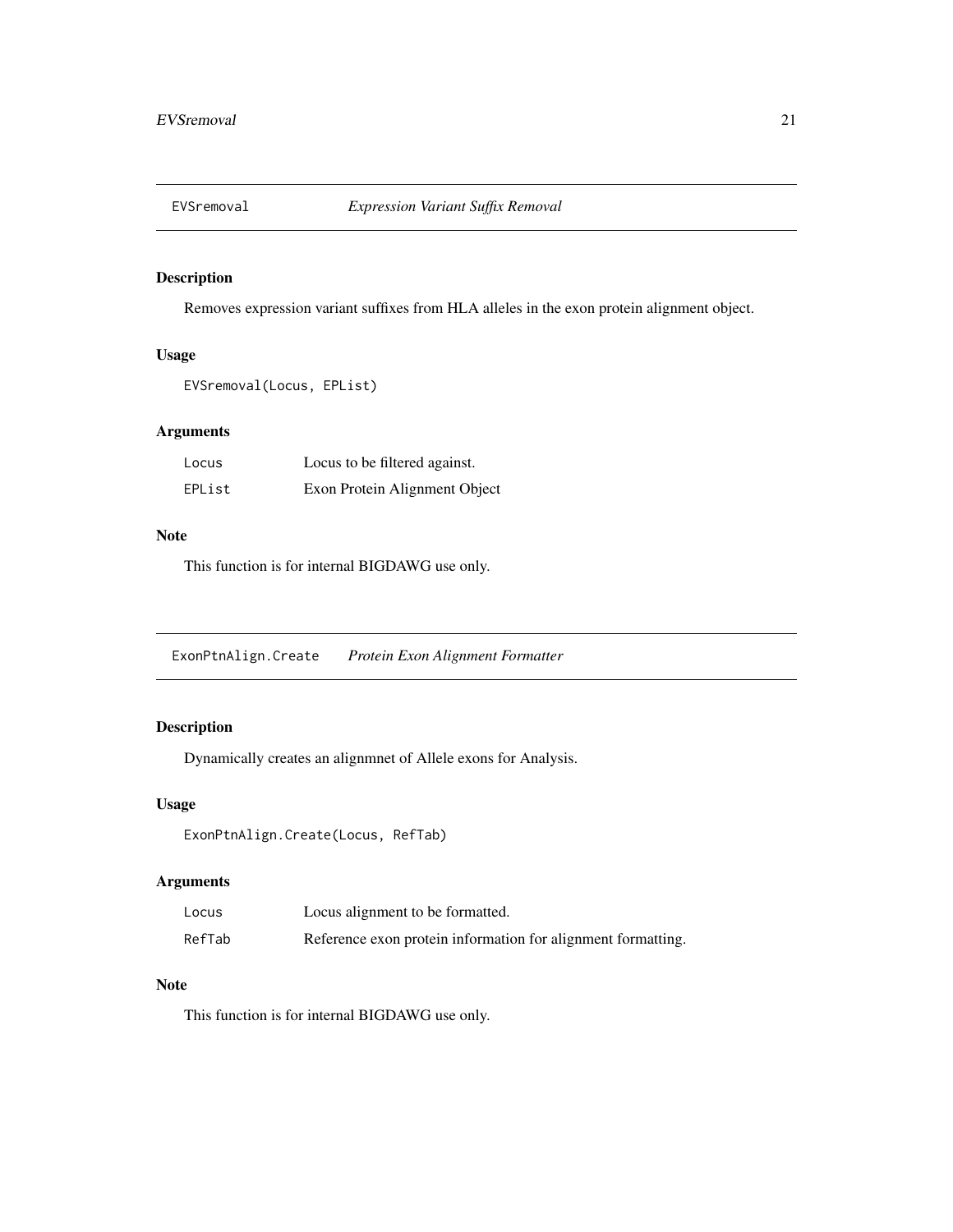<span id="page-21-0"></span>

Alignment object for use in the amino acid analysis.

#### Usage

ExonPtnList

# Format

A list wherein each element is an alignment dataframe for a single locus.

Filler *Replace or Fill 00:00 allele strings*

# Description

Replaces or Fills absent allele strings.

# Usage

Filler(x, Locus = NULL, Type)

#### Arguments

|       | Genotype                                                                         |
|-------|----------------------------------------------------------------------------------|
| Locus | Locus column to adjust.                                                          |
| Type  | String specifying whether to pad ('Fill') or leave blank ('Remove') absent calls |

#### Note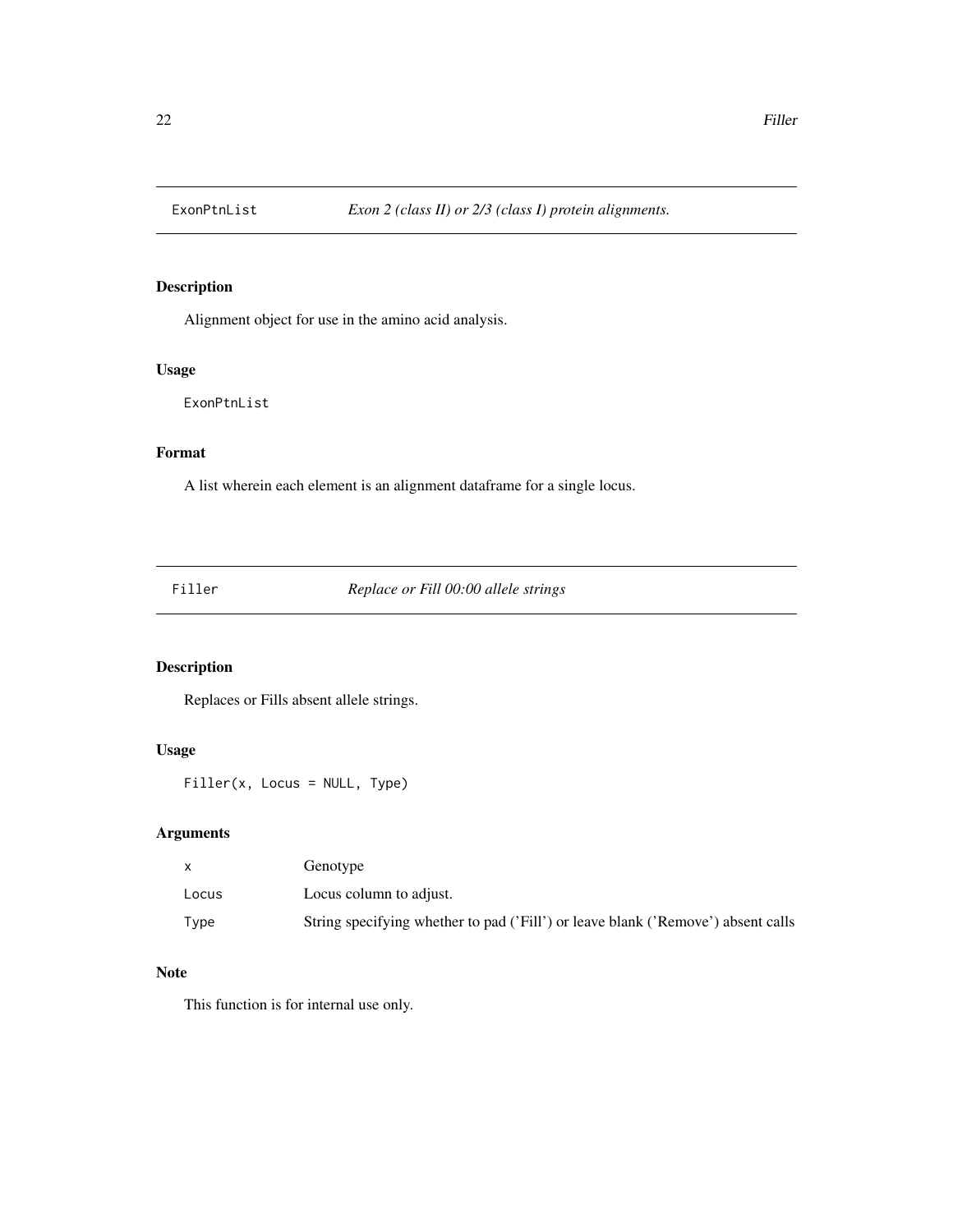<span id="page-22-0"></span>

Remove or Append Locus name from/to allele in an ambiguous allele string

#### Usage

Format.Allele(x, Type)

#### Arguments

|      | Allele String                                                            |
|------|--------------------------------------------------------------------------|
| Type | String specifying whether to strip ('off') or append ('on') locus prefix |

#### Note

This function is for internal use only.

Format.Tab *Tabular Data Locus Format Tool*

# Description

Correctly orders the expanded GL string

#### Usage

Format.Tab(x, Order)

#### Arguments

|       | Single row of converted GL string                      |
|-------|--------------------------------------------------------|
| Order | Single row data frame for mapping converted GL strings |

# Note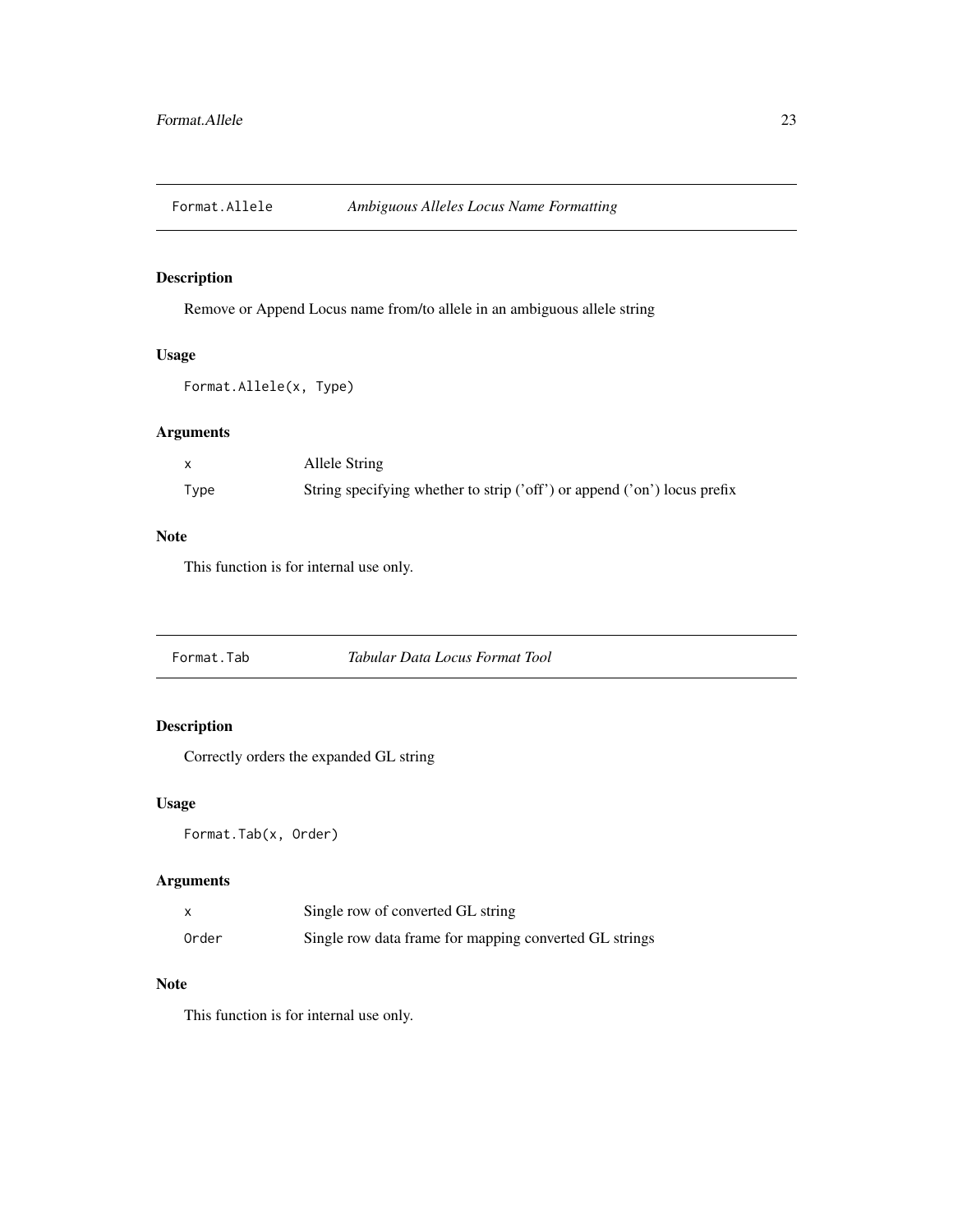<span id="page-23-0"></span>getAllele.Count *Recompute number of alleles*

#### Description

Using Freq.Final, recompute number of alleles

#### Usage

```
getAllele.Count(x)
```
#### Arguments

x Locus specific contingency matrix getCS.Mat output.

# Note

This function is for internal BIGDAWG use only.

getCS.Mat *Chi square matrices*

#### Description

Chi Square contingency matrix builder with rare cell binning

#### Usage

getCS.Mat(Locus, genos.sub, Allele.Freq, Allele.Combn)

# Arguments

| Locus        | Locus of interest.               |
|--------------|----------------------------------|
| genos.sub    | Genotypes for locus of interest. |
| Allele.Freg  | Allele frequencies.              |
| Allele.Combn | Allele combinations.             |

#### Note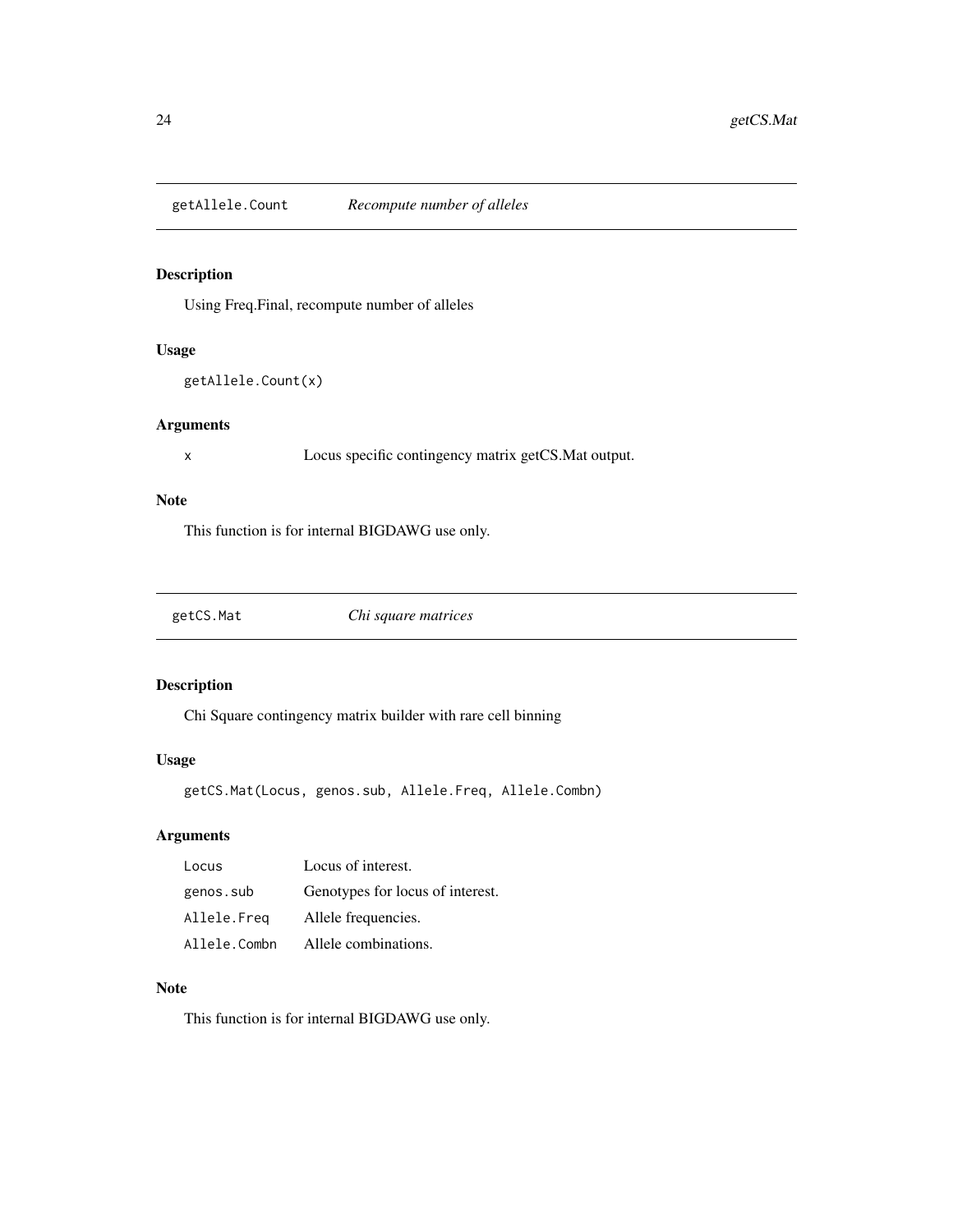<span id="page-24-0"></span>

Calculate chi square test statistic

#### Usage

getCS.stat(Locus, Freq.Final)

#### Arguments

| Locus      | Locus of interest.                    |
|------------|---------------------------------------|
| Freg.Final | Contingency Matrix getCS. Mat output. |

#### Note

This function is for internal BIGDAWG use only.

| <b>HLA</b> trimming function<br>GetField |  |
|------------------------------------------|--|
|------------------------------------------|--|

# Description

Trim a properly formatted HLA allele to desired number of fields.

#### Usage

GetField(x, Res)

#### Arguments

| x   | HLA allele.         |
|-----|---------------------|
| Res | Resolution desired. |

# Note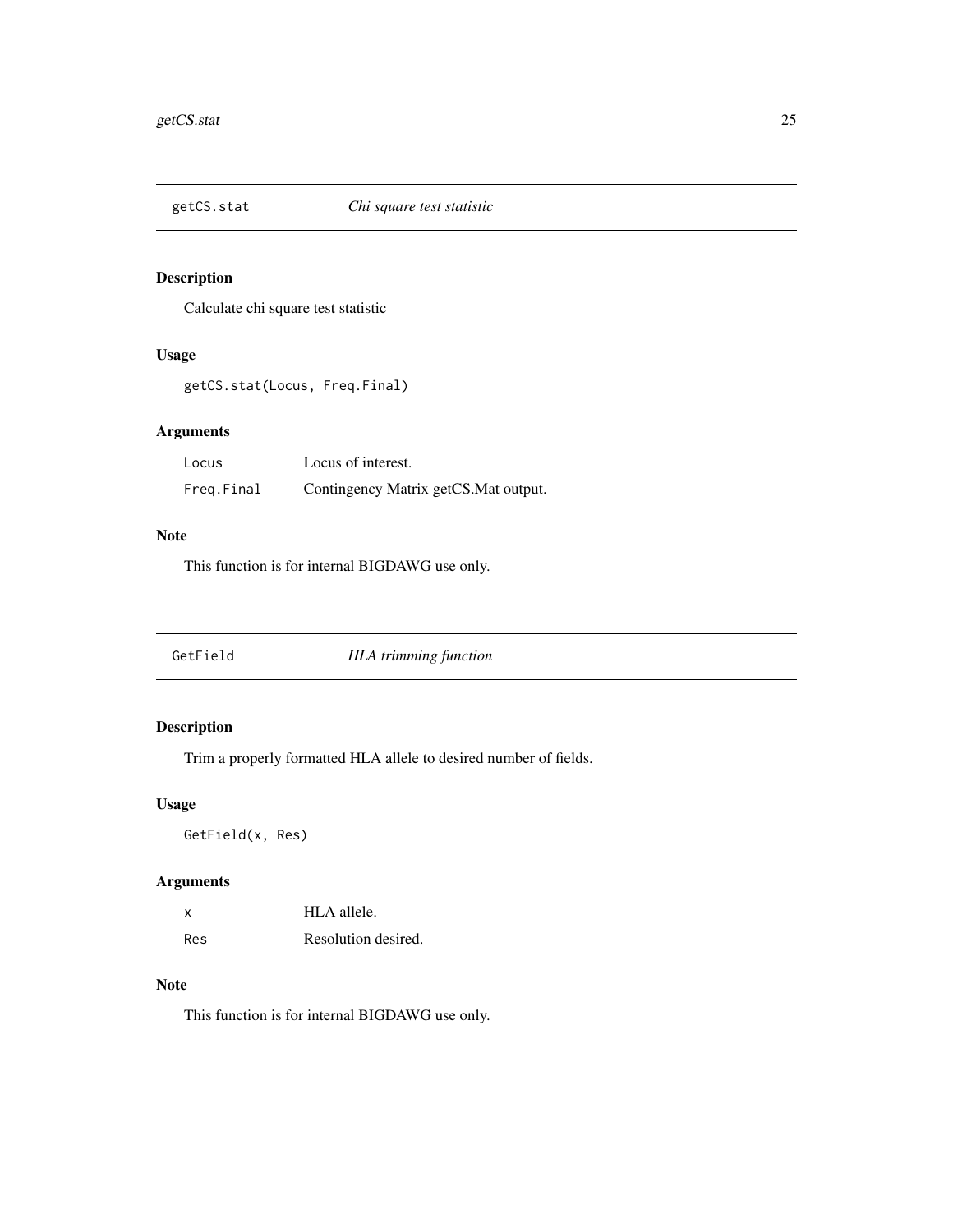<span id="page-25-0"></span>

Function to extract file path.

#### Usage

getFileName(x)

#### Arguments

x File name.

#### Note

This function is for internal use only.

GetFiles *File Fetcher*

### Description

Download Protein Alignment and Accessory Files

#### Usage

GetFiles(Loci)

#### Arguments

Loci HLA Loci to be fetched. Limited Loci available.

# Note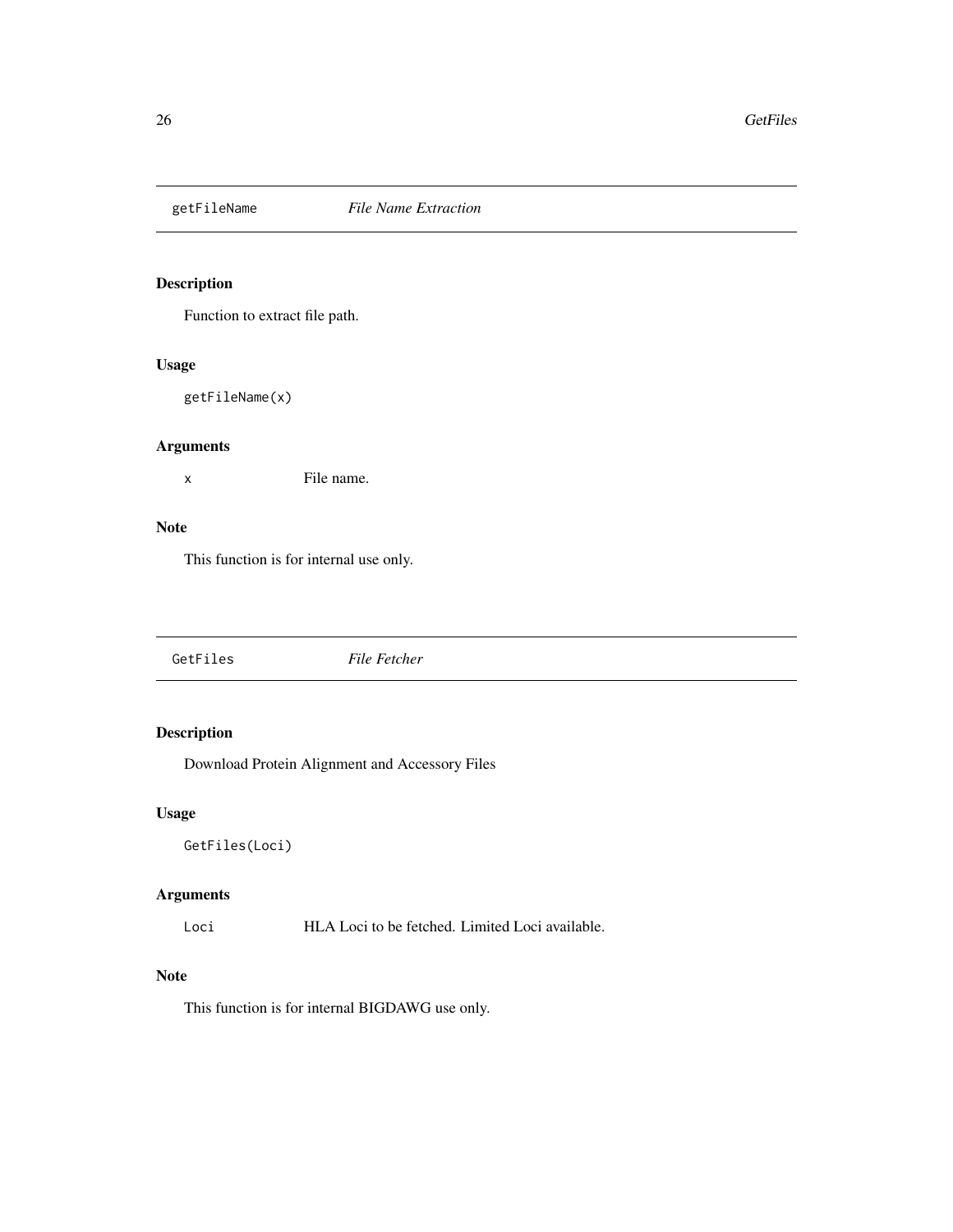<span id="page-26-0"></span>

Builds table of haplotypes

#### Usage

getHap(SID, HaploEM)

#### Arguments

| SID     | Index number (i.e., row number) of sample ID from genotype matrix. |
|---------|--------------------------------------------------------------------|
| HaploEM | Haplotype output object from haplo.stat::haplo.em function.        |

#### Note

This function is for internal BIGDAWG use only.

getObsFreq *Observed Frequency*

# Description

Get observed frequency of genotypes

# Usage

getObsFreq(x, genos.locus)

#### Arguments

| x           | Single genotype. |
|-------------|------------------|
| genos.locus | Locus genotypes. |

# Note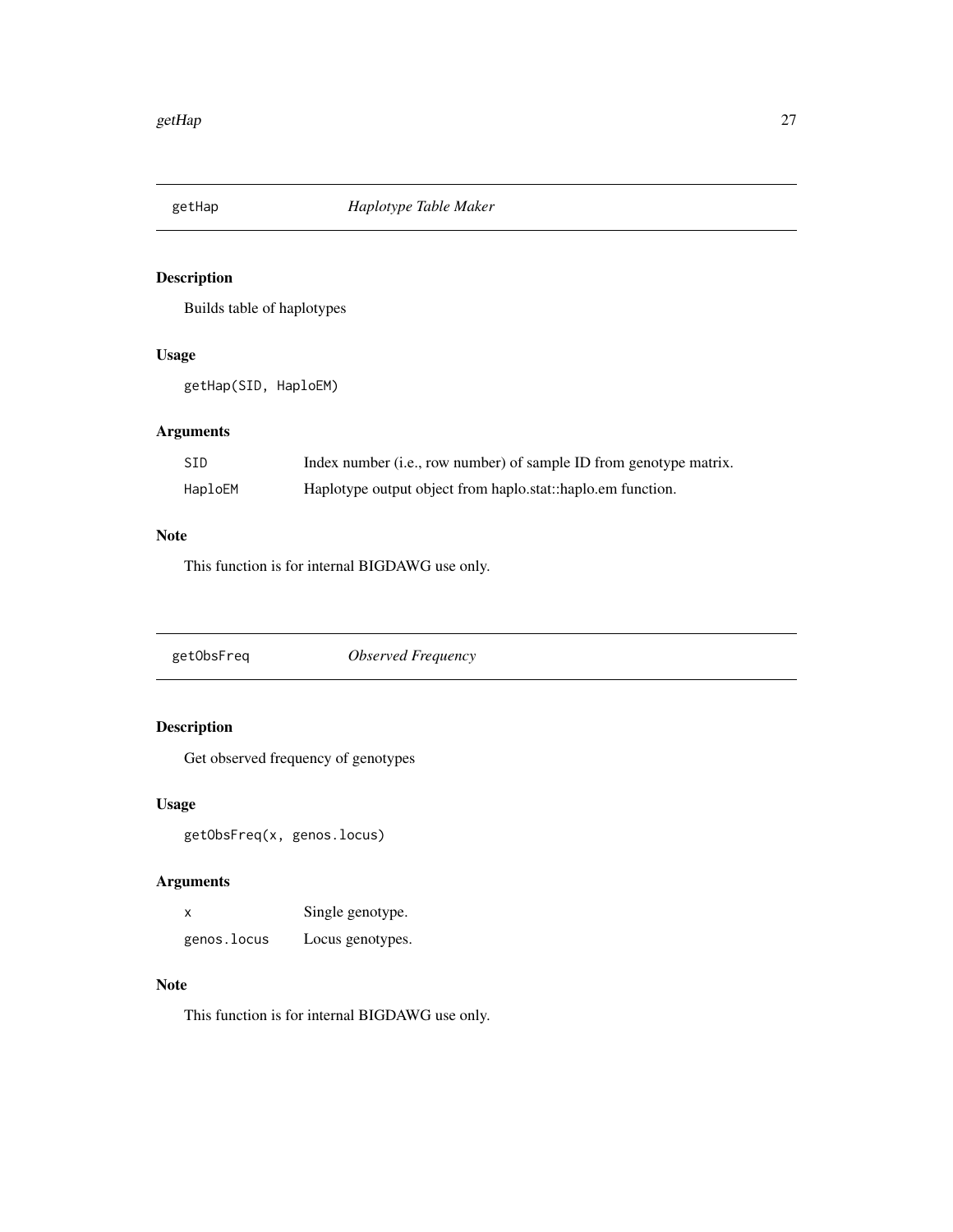<span id="page-27-0"></span>

Orders Locus Calls

#### Usage

GL2Tab.Loci(Locus, Genotype, System)

#### Arguments

| Locus    | Locus to condense                   |
|----------|-------------------------------------|
| Genotype | Row of loci to condense             |
| System   | Character Genetic system HLA or KIR |

# Note

This function is for internal use only.

| GL2Tab.Sub | Genotype List String Expander |
|------------|-------------------------------|
|            |                               |

# Description

Expands GL string into a table of adjacent loci

#### Usage

GL2Tab.Sub(x, System)

#### Arguments

|        | Character GL string to expand       |
|--------|-------------------------------------|
| System | Character Genetic system HLA or KIR |

#### Note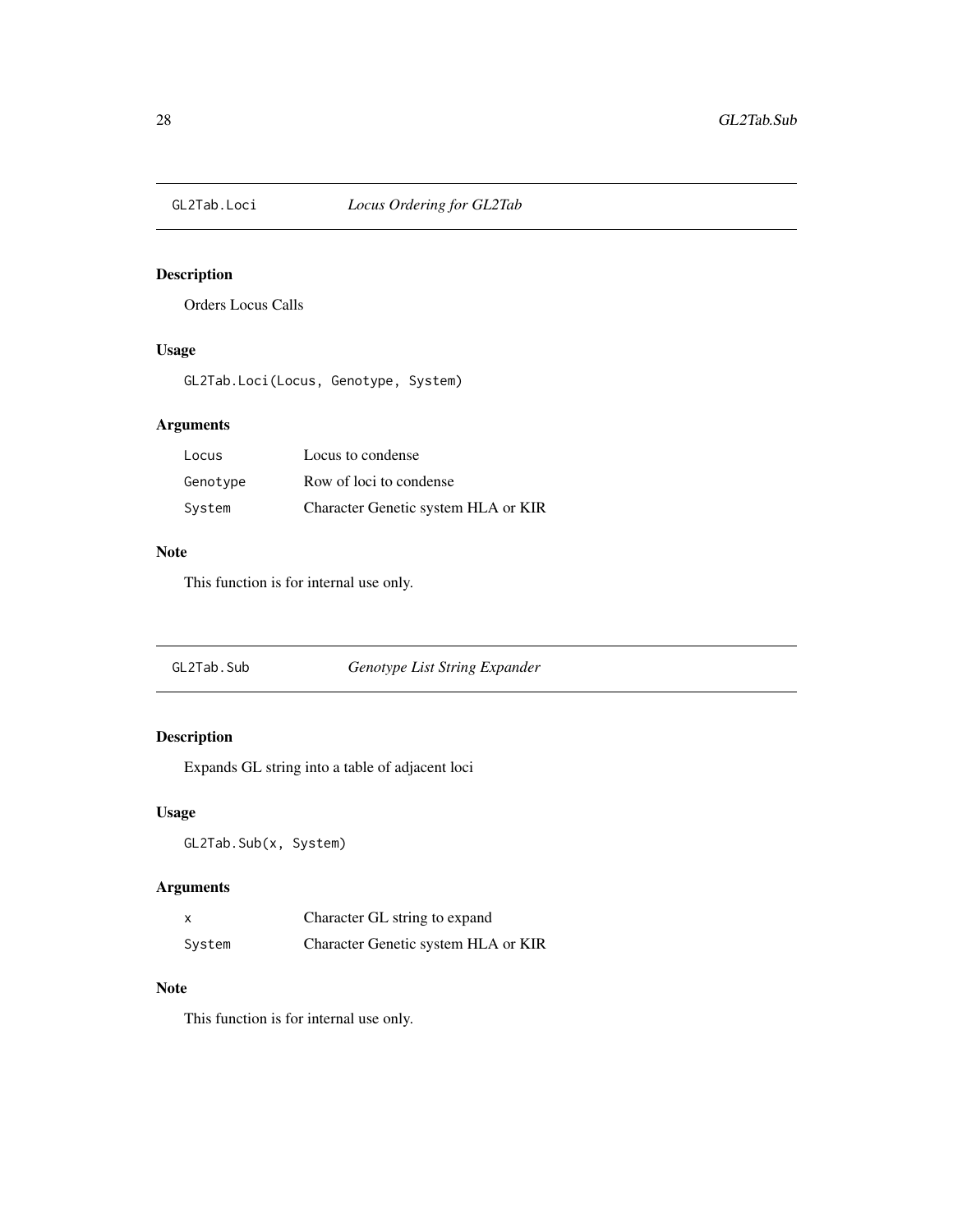<span id="page-28-0"></span>

Expands GL strings to columns of adjacent locus pairs.

#### Usage

```
GL2Tab.wrapper(df, System, Strip.Prefix, Abs.Fill, Cores)
```
#### Arguments

| df           | Data frame containing GL strings                                  |
|--------------|-------------------------------------------------------------------|
| System       | Character Genetic system HLA or KIR                               |
| Strip.Prefix | Logical Should System/Locus prefixes be stripped from table data. |
| Abs.Fill     | Logical Should absent loci special designations be used.          |
| Cores        | Integer How many cores can be used                                |

#### Note

This function is for internal use only

| GLSconvert | <i>Genotype List String Conversion</i> |
|------------|----------------------------------------|
|------------|----------------------------------------|

#### Description

Main Workhorse wrapper for cross converting columnar table to GL string representaion.

#### Usage

```
GLSconvert(Data, Convert, File.Output = "txt", System = "HLA",
HZY.Red = FALSE, DRB345.Check = FALSE, Strip.Prefix = TRUE,
Abs.Fill = FALSE, Cores.Lim = 1L)
```
### Arguments

| Data        | String File name or R Data Frame.                              |
|-------------|----------------------------------------------------------------|
| Convert     | String Direction for conversion.                               |
| File.Output | String Type of File. Output.                                   |
| System      | String Genetic system (HLA or KIR) of the data being converted |
| HZY.Red     | Logical Reduction of homozygote genotypes to single allele.    |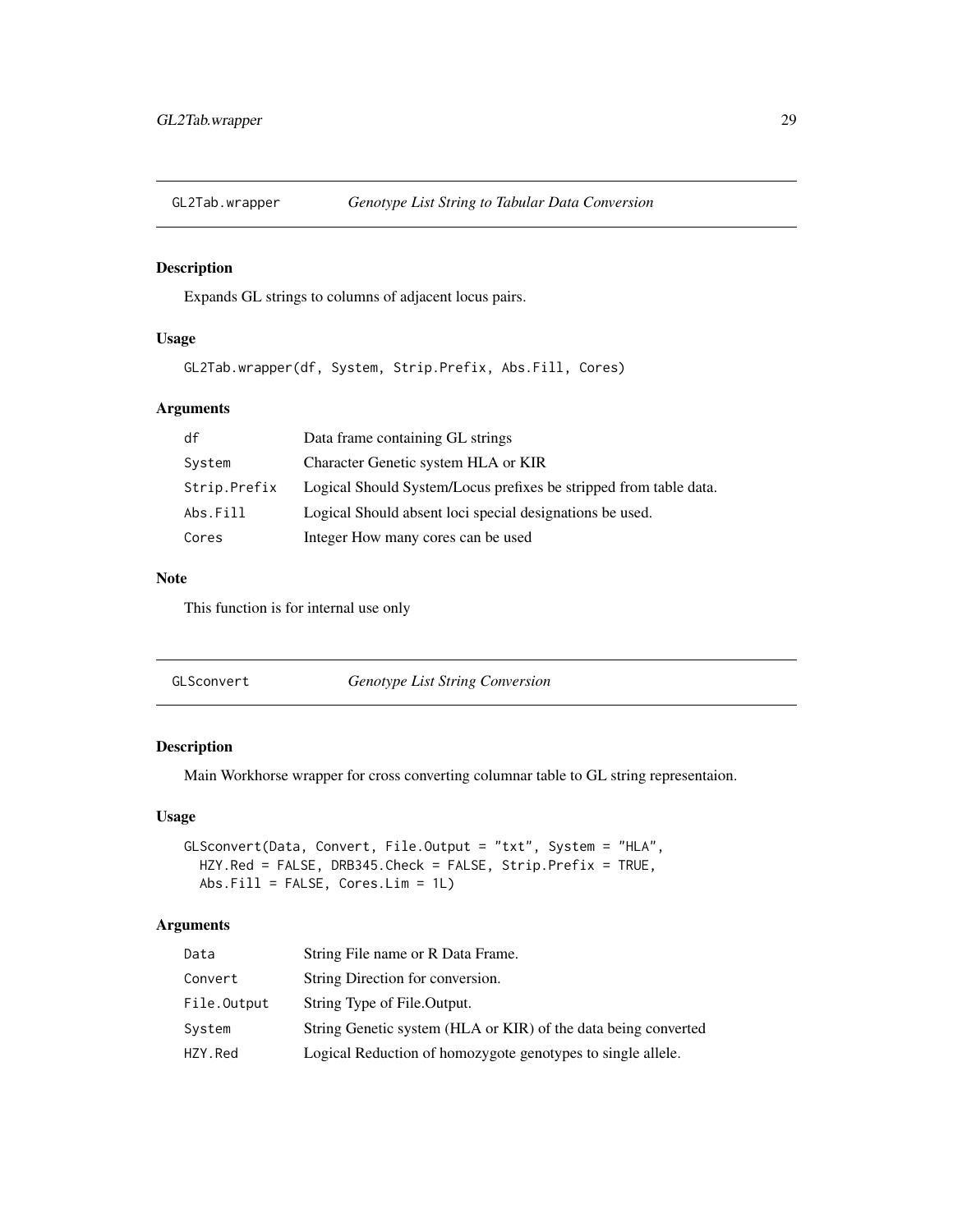<span id="page-29-0"></span>

| DRB345.Check | Logical Check DR haplotypes for consistency and flag unusual haplotypes. |
|--------------|--------------------------------------------------------------------------|
| Strip.Prefix | Logical Should System/Locus prefixes be stripped from table data.        |
| Abs.Fill     | Logical Should absent loci special designations be used.                 |
| Cores.Lim    | Integer How many cores can be used.                                      |

H.MC *Haplotype Analysis Function for Multicore*

#### Description

This is the workhorse function for the haplotype analysis.

# Usage

H.MC(genos.sub, grp, Verbose)

#### Arguments

| genos.sub | The genotype columns of the loci(locus) set being analyzed. |
|-----------|-------------------------------------------------------------|
| grp       | Case/Control or Phenotype groupings.                        |
| Verbose   | Summary display carryover from main BIGDAWG function        |

#### Note

This function is for internal BIGDAWG use only.

H.MC.wrapper *Haplotype Wrapper for Multicore*

#### Description

Wrapper for main H function

# Usage

H.MC.wrapper(SID, Tabsub, loci, loci.ColNames, genos, grp, All.Pairwise, Output, Verbose, Cores)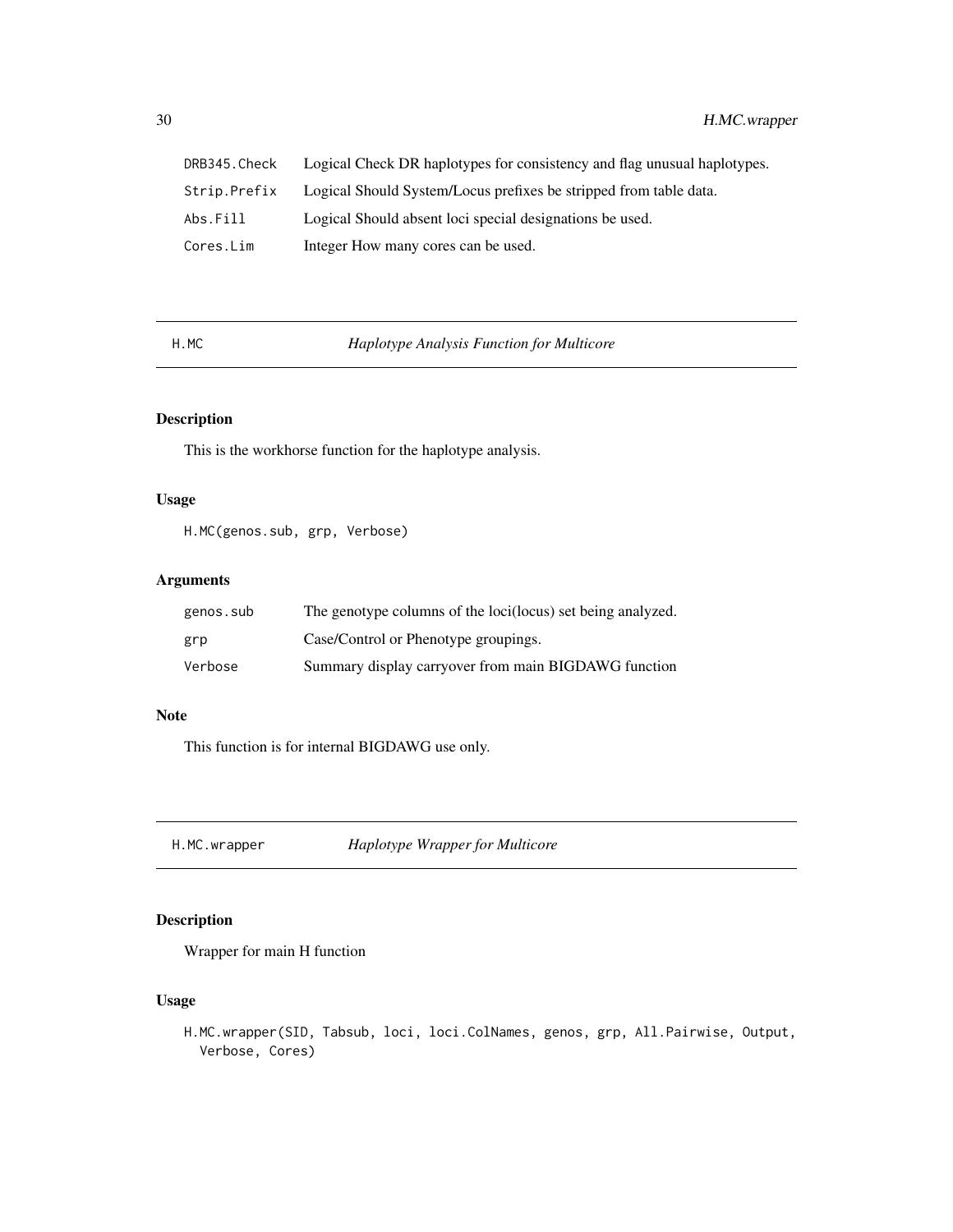# <span id="page-30-0"></span>HLA\_data 31

# Arguments

| <b>SID</b>    | Character vector of subject IDs.                        |
|---------------|---------------------------------------------------------|
| Tabsub        | Data frame of genotype calls for set being analyzed.    |
| loci          | Character vector of unique loci being analyzed.         |
| loci.ColNames | Character vector of genos column names.                 |
| genos         | The genotype columns of the loci set being analyzed.    |
| grp           | Case/Control or Phenotype groupings.                    |
| All.Pairwise  | Haplotype argument carryover from main BIGDAWG function |
| Output        | Data return carryover from main BIGDAWG function        |
| Verbose       | Summary display carryover from main BIGDAWG function    |
| Cores         | Cores carryover from main BIGDAWG function              |

#### Note

This function is for internal BIGDAWG use only.

HLA\_data *Example HLA Dataset*

# Description

A synthetic dataset of HLA genotypes for using bigdawg.

# Usage

HLA\_data

# Format

A data frame with 2000 rows and 14 variables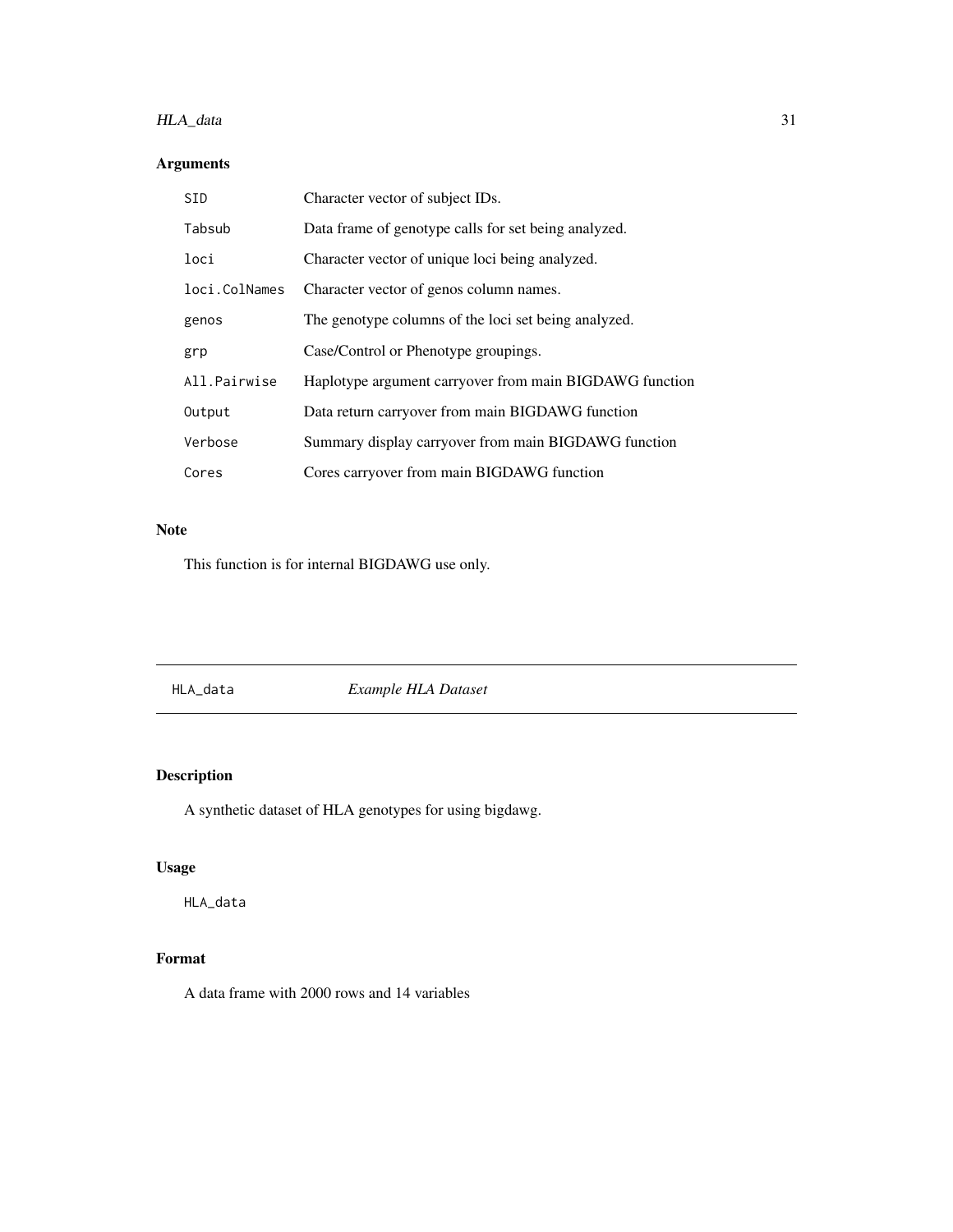This is the main function for the HWE analysis.

#### Usage

```
HWE(Tab, All.ColNames)
```
## Arguments

| Tab          | data frame of genotype files post processing. |
|--------------|-----------------------------------------------|
| All.ColNames | character vector of Tab object column names.  |

#### Note

This function is for internal BIGDAWG use only.

HWE.ChiSq *Hardy Weinbergy Equilibrium Function*

# Description

This is the workhorse function for each group analysis.

#### Usage

```
HWE.ChiSq(genos.sub, loci, nloci)
```
# Arguments

| genos.sub | data frame of genotype files post processing. |
|-----------|-----------------------------------------------|
| loci      | list of loci.                                 |
| nloci     | number of loci in list                        |

#### Note

<span id="page-31-0"></span>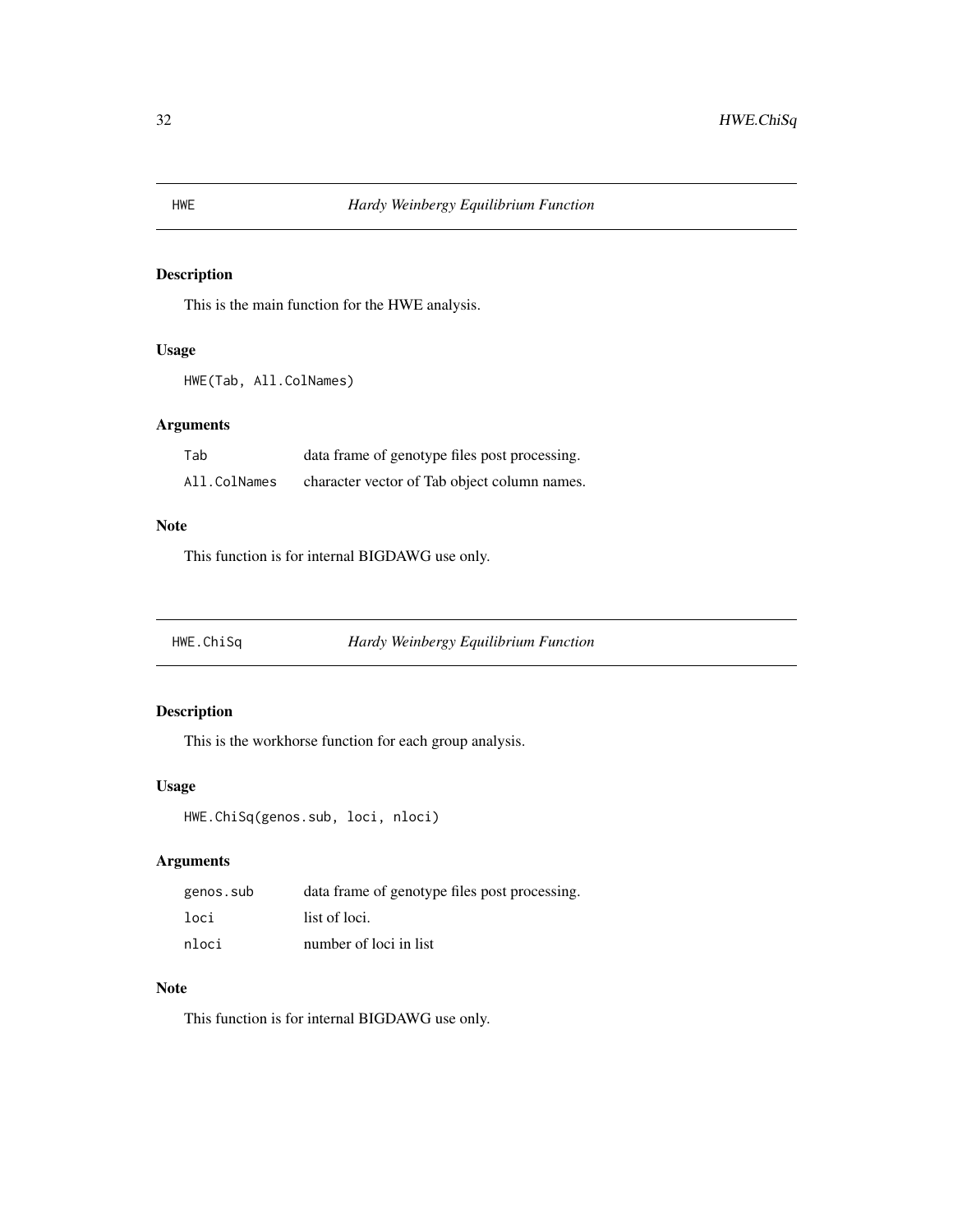<span id="page-32-0"></span>

Wrapper for main HWE function

#### Usage

HWE.wrapper(Tab, All.ColNames, Output, Verbose)

#### Arguments

| Tab          | Data frame of genotype files post processing.        |
|--------------|------------------------------------------------------|
| All.ColNames | Character vector of Tab object column names.         |
| Output       | Data return carryover from main BIGDAWG function     |
| Verbose      | Summary display carryover from main BIGDAWG function |

# Note

This function is for internal BIGDAWG use only.

L *Locus Analysis Function*

#### Description

This is the workhorse function for the locus level analysis.

#### Usage

L(loci.ColNames, Locus, genos, grp, nGrp0, nGrp1)

#### Arguments

|       | loci. ColNames The column names of the loci being analyzed. |
|-------|-------------------------------------------------------------|
| Locus | Locus being analyzed.                                       |
| genos | Genotype table                                              |
| grp   | Case/Control or Phenotype groupings.                        |
| nGrp0 | Number of controls                                          |
| nGrp1 | Number of cases                                             |

#### Note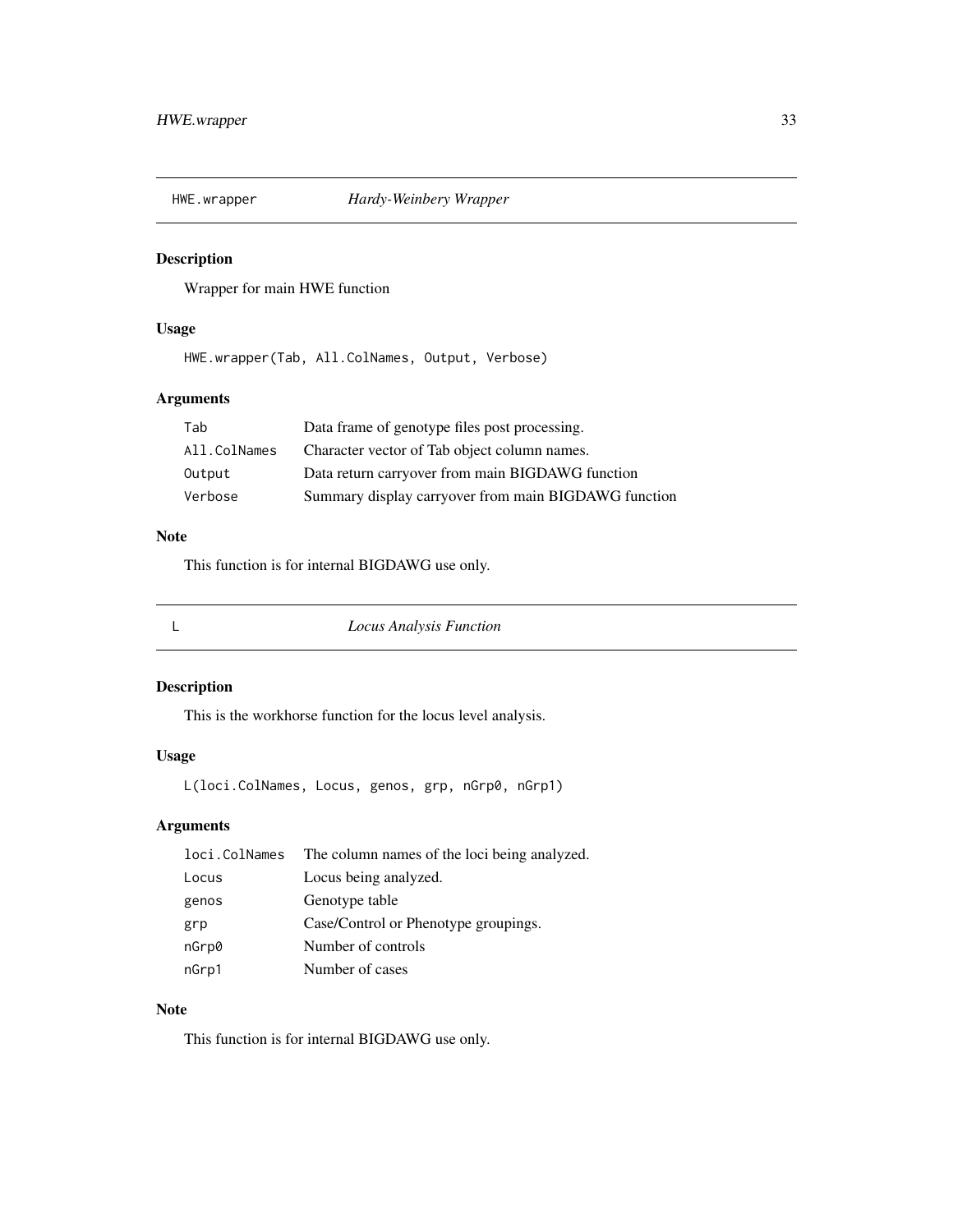<span id="page-33-0"></span>

Wrapper for main L function

#### Usage

L.wrapper(nloci, loci, loci.ColNames, genos, grp, nGrp0, nGrp1, Output, Verbose)

#### Arguments

| nloci         | Number of loci being analyzed.                       |
|---------------|------------------------------------------------------|
| loci          | Loci being analyzed.                                 |
| loci.ColNames | The column names of the loci being analyzed.         |
| genos         | Genotype table                                       |
| grp           | Case/Control or Phenotype groupings.                 |
| nGrp0         | Number of controls                                   |
| nGrp1         | Number of cases                                      |
| Output        | Data return carryover from main BIGDAWG function     |
| Verbose       | Summary display carryover from main BIGDAWG function |
|               |                                                      |

#### Note

This function is for internal BIGDAWG use only.

make2x2 *Creation of a 2x2 table using the indicated orientation.*

#### Description

make2x2 function port epicalc version 2.15.1.0 (Virasakdi Chongsuvivatwong, 2012)

#### Usage

```
make2x2(caseexp, controlex, casenonex, controlnonex)
```
# Arguments

| caseexp      | Number of cases exposed        |
|--------------|--------------------------------|
| controlex    | Number of controls exposed     |
| casenonex    | Number of cases not exosed     |
| controlnonex | Number of controls not exposed |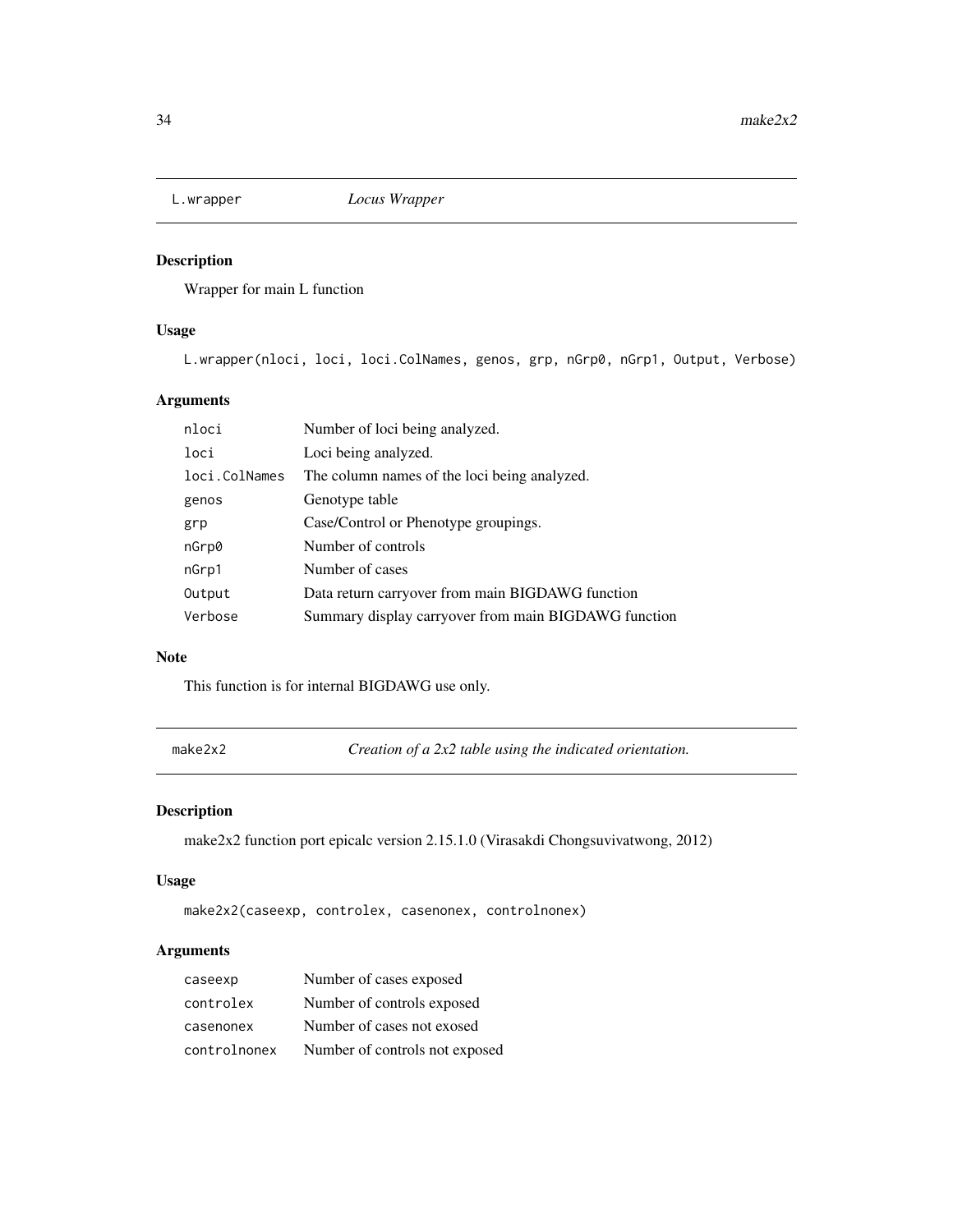#### <span id="page-34-0"></span>makeComb 35

# Note

This function is for internal BIGDAWG use only.

#### makeComb *Genotype Combination Maker*

#### Description

Make data frame of possible genotype combinations

#### Usage

makeComb(x)

#### Arguments

x Number of alleles.

#### Note

This function is for internal BIGDAWG use only.

MergeData\_Output *Data Object Merge and Output*

# Description

Whole data set table construction of per haplotype for odds ratio, confidence intervals, and pvalues

#### Usage

```
MergeData_Output(BD.out, Run, OutDir)
```
# Arguments

| BD.out | Output of analysis as list.                          |
|--------|------------------------------------------------------|
| Run    | Tests that are to be run as defined by Run. Tests.   |
| OutDir | Output directory defined by Results. Dir or default. |

#### Note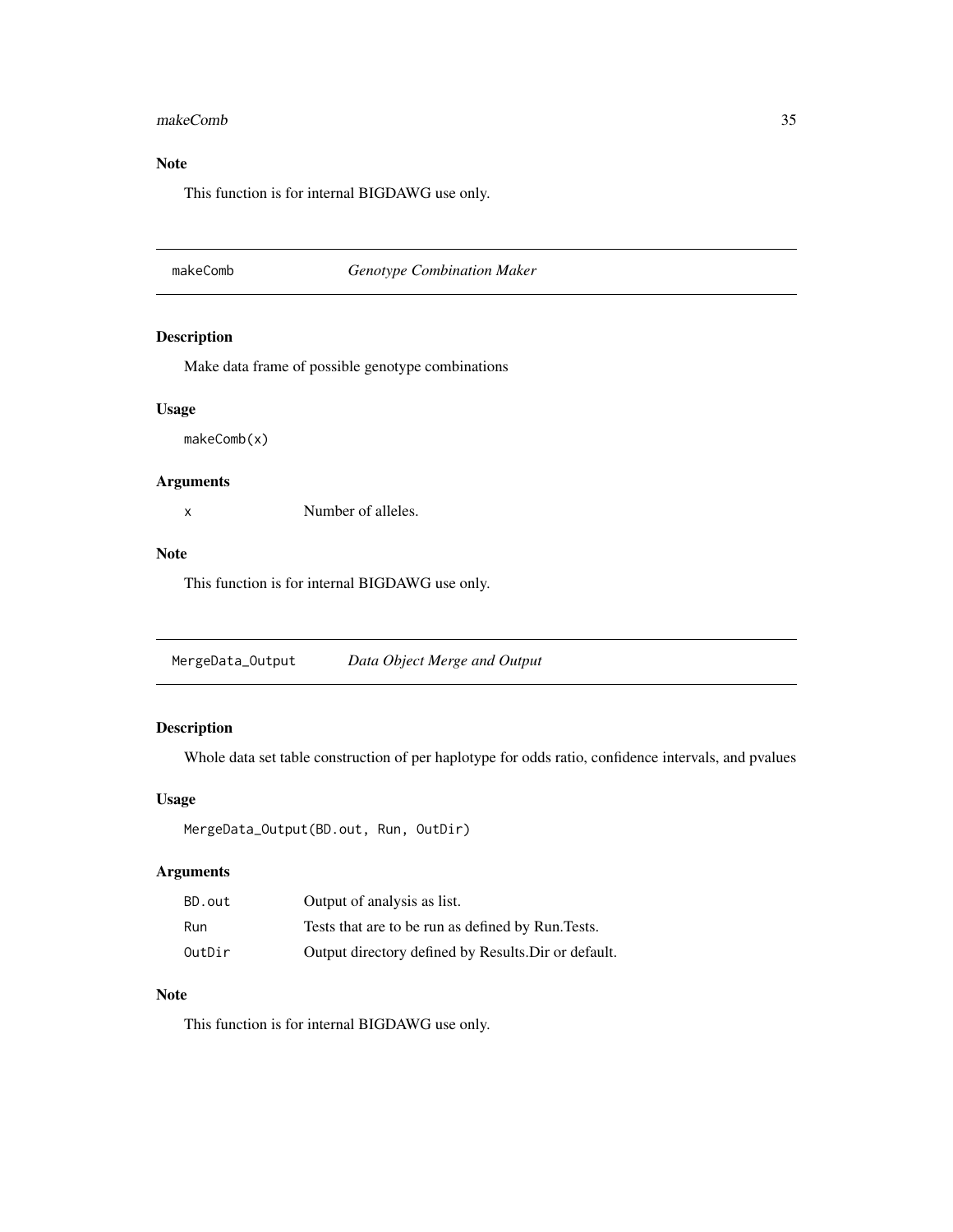<span id="page-35-0"></span>

Identify P group for a given allele if exists.

#### Usage

PgrpExtract(x, y)

#### Arguments

| $\times$ | Allele of interest. |
|----------|---------------------|
| У        | Formatted P groups. |

#### Note

This function is for internal BIGDAWG use only.

PgrpFormat *HLA P group File Formatter*

# Description

Format the hla\_nom\_p.txt read table object for a specific locus.

# Usage

PgrpFormat(x, Locus)

#### Arguments

| X     | P group object from read.table command. |
|-------|-----------------------------------------|
| Locus | Locus to be filtered on.                |

## Note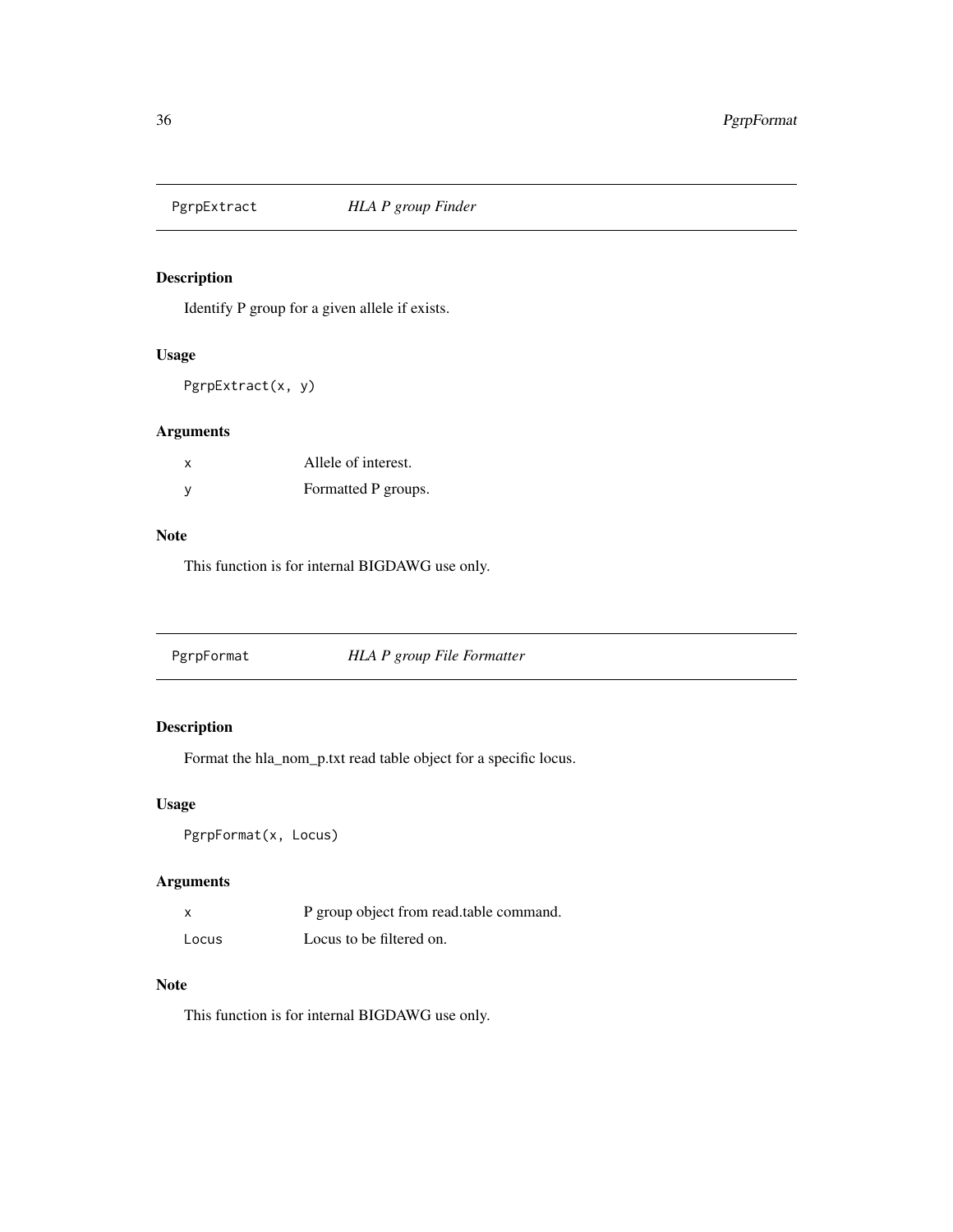<span id="page-36-0"></span>

Summary function for sample population within data file.

# Usage

PreCheck(Tab, All.ColNames, rescall, HLA, Verbose, Output)

# Arguments

| Tab          | Loci available in exon protein list alignment object. |
|--------------|-------------------------------------------------------|
| All.ColNames | Column names from genotype data.                      |
| rescall      | HLA resolution set for analysis.                      |
| <b>HLA</b>   | HLA bigdawg argument passed to function               |
| Verbose      | Summary display carryover from BIGDAWG function.      |
| Output       | Data output carryover form BIGDAWG function           |

#### Note

This function is for internal BIGDAWG use only.

prepData *Prepare imported data*

#### Description

Prepare imported data for processing, checks, and analysis.

#### Usage

prepData(Tab)

# Arguments

Tab Genotypes dataframe.

#### Note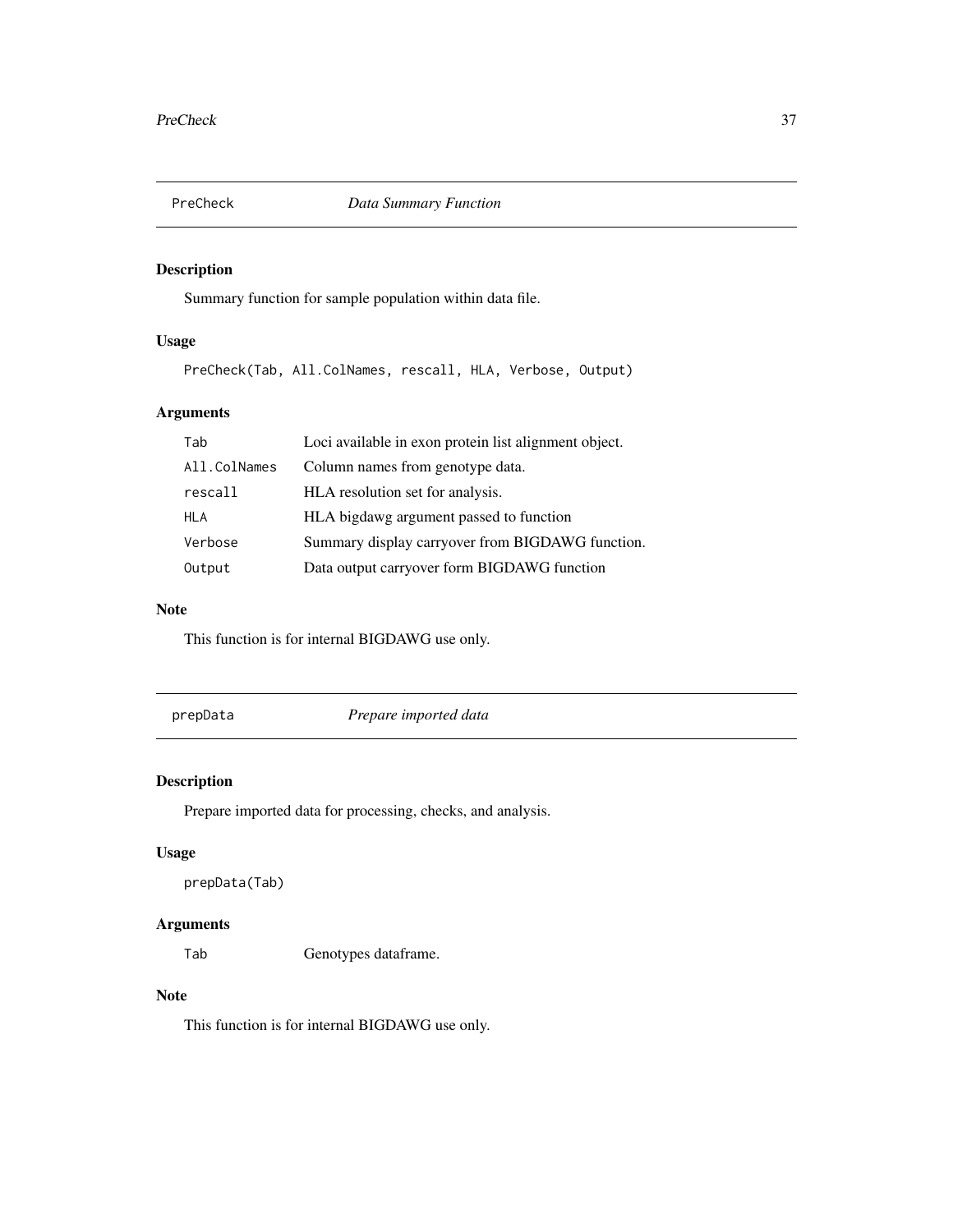<span id="page-37-0"></span>

Replaces allowable absent allele strings with  $\wedge$  symbol.

#### Usage

```
rmABstrings(df)
```
# Arguments

df Genotypes dataframe.

#### Note

This function is for internal BIGDAWG use only.

RunChiSq *Chi-squared Contingency Table Test*

# Description

Calculates chi-squared contingency table tests and bins rare cells.

#### Usage

RunChiSq(x)

#### Arguments

x Contingency table.

#### Note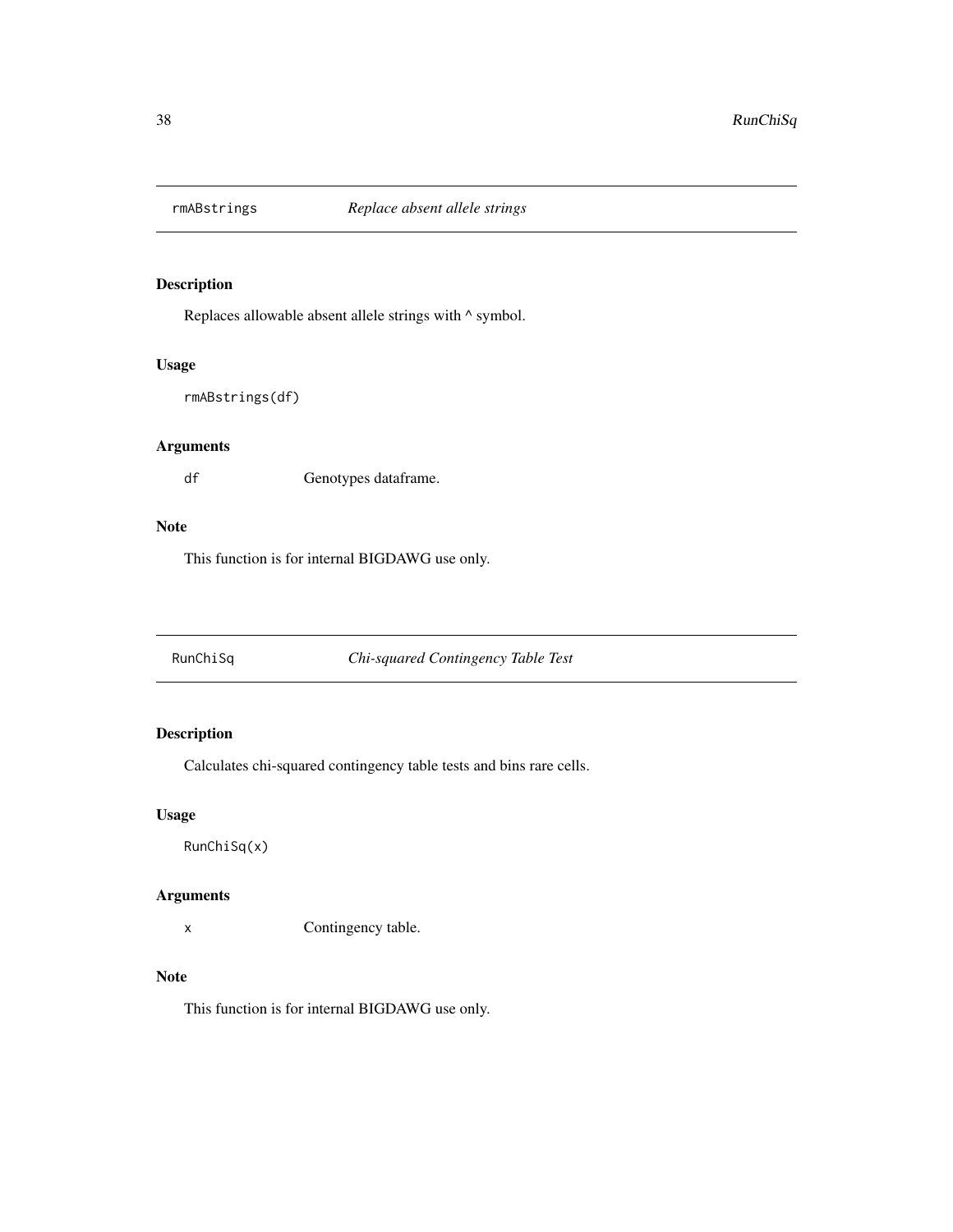<span id="page-38-0"></span>

Removes the System and Locus designations for alleles calls in GL2Tab

#### Usage

Stripper(x)

#### Arguments

x Allele

#### Note

This function is for internal use only.

summaryGeno.2 *Haplotype missing Allele summary function*

#### Description

Summary function for identifying missing alleles in a matrix of genotypes.

#### Usage

```
summaryGeno.2(geno, miss.val = 0)
```
#### Arguments

| geno     | Matrix of genotypes.                       |
|----------|--------------------------------------------|
| miss.val | Vector of codes for allele missing values. |

#### Note

This function is for internal BIGDAWG use only and is ported from haplo.stats.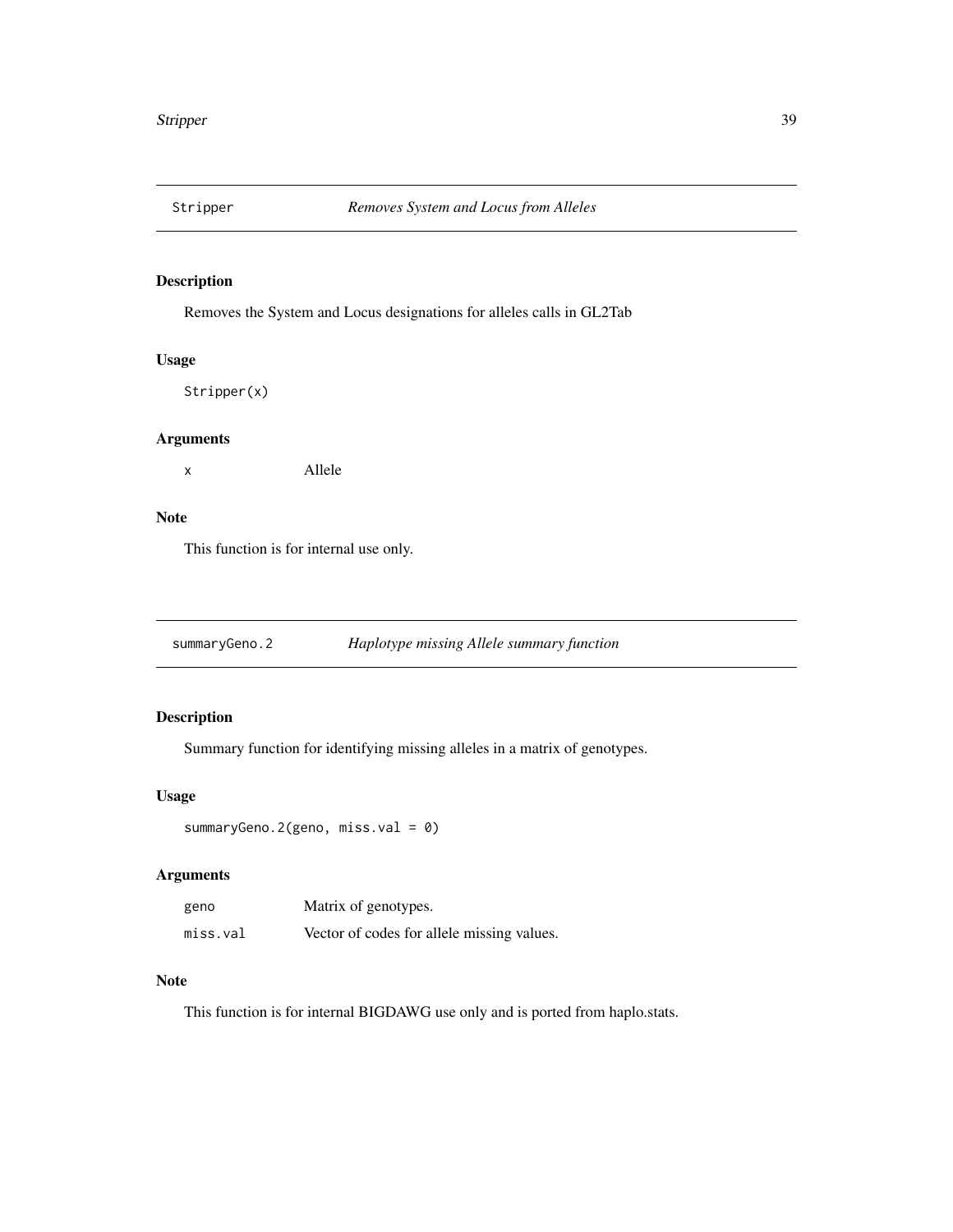<span id="page-39-0"></span>

Condenses alleles calls of a single locus string using "+"

#### Usage

Tab2GL.Loci(Locus, Genotype, System, HZY.Red)

# Arguments

| Locus    | Locus to condense                                                      |
|----------|------------------------------------------------------------------------|
| Genotype | Row of loci to condense                                                |
| System   | Character Genetic system HLA or KIR                                    |
| HZY.Red  | Logical Should homozygote genotypes be a single allele for non-DRB345. |

#### Note

This function is for internal use only.

| Tab2GL.Sub | Genotype List String Condenser |
|------------|--------------------------------|
|------------|--------------------------------|

# Description

Condenses column of loci into a GL string using "^"

#### Usage

Tab2GL.Sub(x, System, HZY.Red)

# Arguments

|         | Row of loci to condense                                                |
|---------|------------------------------------------------------------------------|
| Svstem  | Character Genetic system HLA or KIR                                    |
| HZY.Red | Logical Should homozygote genotypes be a single allele for non-DRB345. |

# Note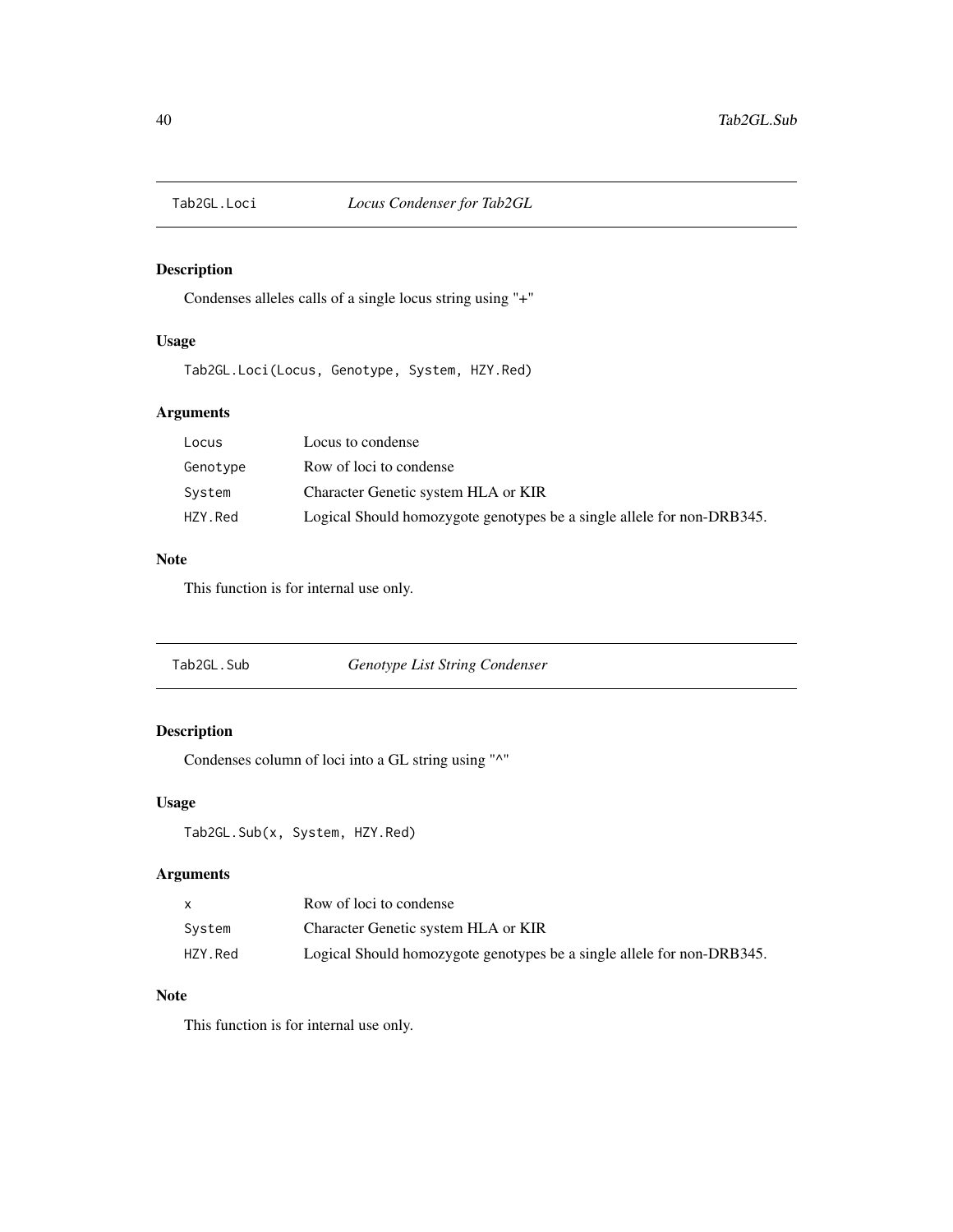<span id="page-40-0"></span>

Expands GL strings to columns of adjacent locus pairs.

#### Usage

Tab2GL.wrapper(df, System, HZY.Red, Abs.Fill, Cores)

# Arguments

| df       | Data frame containing GL strings                                       |
|----------|------------------------------------------------------------------------|
| System   | Character Genetic system HLA or KIR                                    |
| HZY.Red  | Logical Should homozygote genotypes be a single allele for non-DRB345. |
| Abs.Fill | Logical Should absent loci special designations be used                |
| Cores    | Integer How many cores can be used.                                    |

#### Note

This function is for internal use only.

|  | TableMaker | Table Maker |  |
|--|------------|-------------|--|
|--|------------|-------------|--|

#### Description

Table construction of per haplotype for odds ratio, confidence intervals, and pvalues

#### Usage

TableMaker(x)

#### Arguments

x Contingency table with binned rare cells.

# Note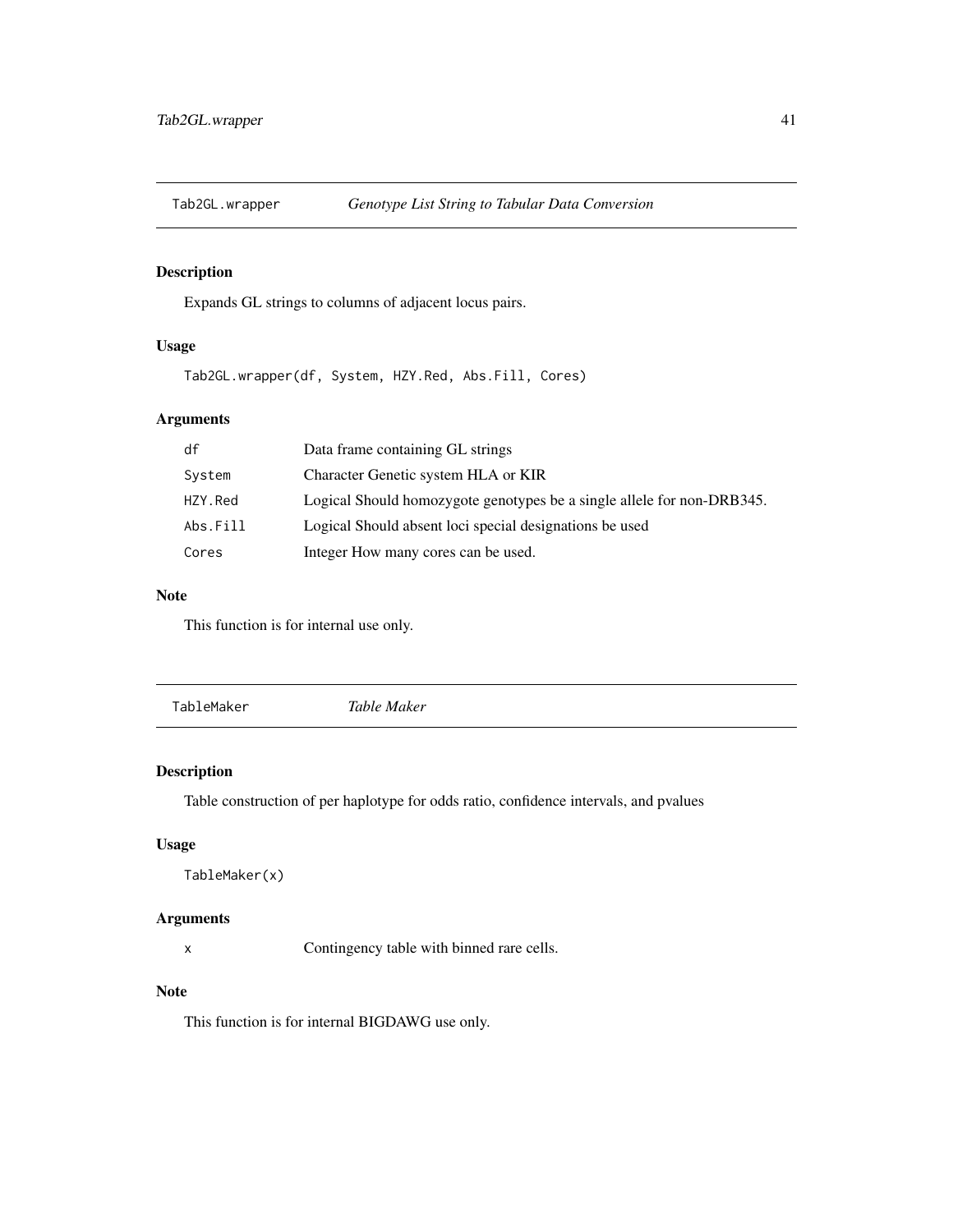<span id="page-41-0"></span>

This updates the protein aligment used in checking HLA loci and alleles as well as in the amino acid analysis.

# Usage

UpdateRelease(Force =  $F$ , Restore =  $F$ , Output =  $F$ )

# Arguments

| Force   | Logical specifiying if update should be forced.                  |
|---------|------------------------------------------------------------------|
| Restore | Logical specifying if the original alignment file be restored.   |
| Output  | Logical indicating if error reporting should be written to file. |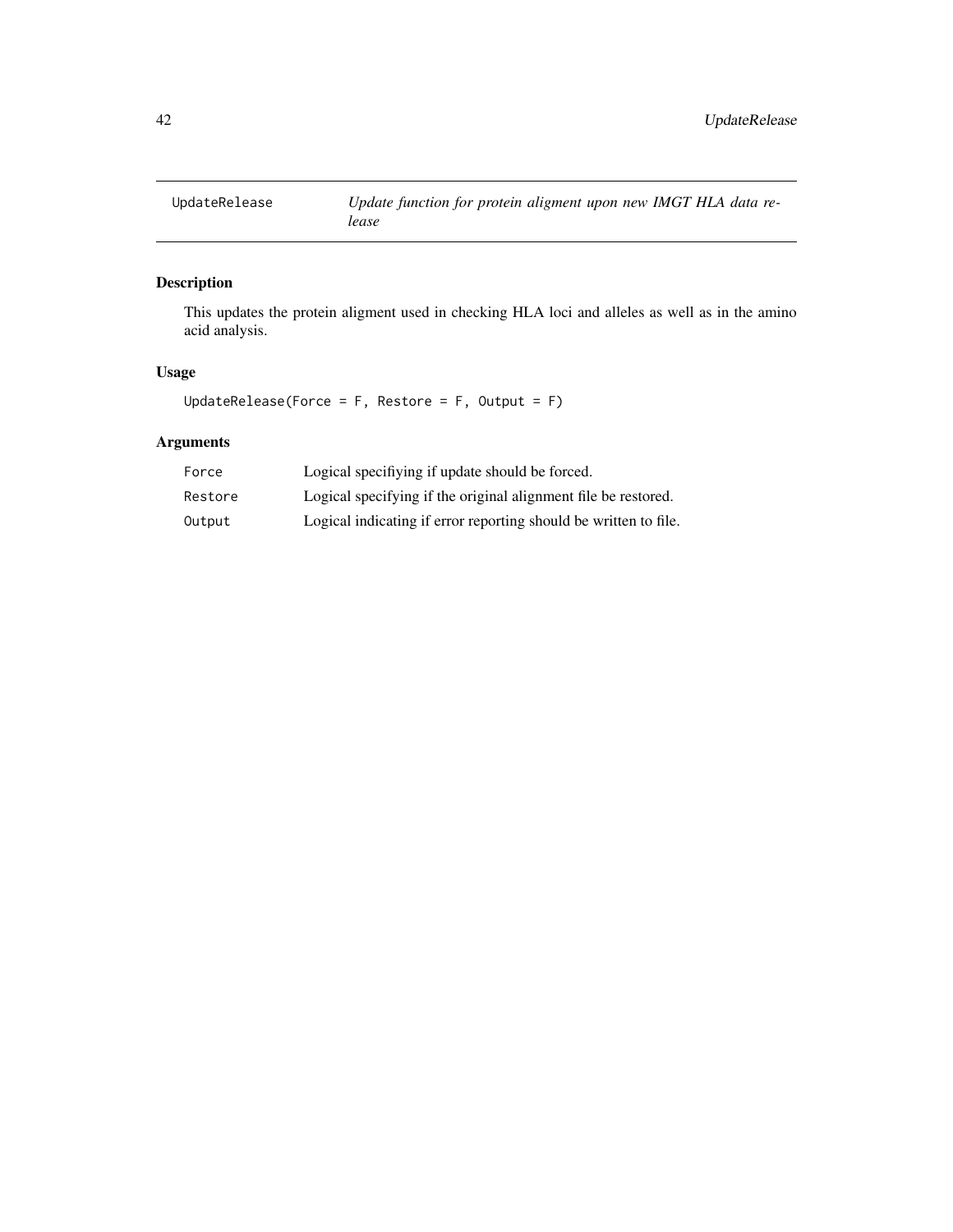# <span id="page-42-0"></span>Index

∗Topic datasets ExonPtnList, [22](#page-21-0) HLA\_data , [31](#page-30-0) A , [3](#page-2-0) A.wrapper, [4](#page-3-0) AA.df.check, [5](#page-4-0) AAtable.builder, <mark>[5](#page-4-0)</mark> AlignmentFilter , [6](#page-5-0) AlignObj.Create, [6](#page-5-0) AlignObj.Update , [7](#page-6-0) Append.System, [7](#page-6-0) BIGDAWG, [8](#page-7-0) Build.Matrix, <mark>[9](#page-8-0)</mark> buildHAPnames , [9](#page-8-0) buildHAPsets , [10](#page-9-0) cci , [10](#page-9-0) cci.pval , [11](#page-10-0) cci.pval.list , [12](#page-11-0) Check.Cores, [12](#page-11-0) Check.Data, [13](#page-12-0) Check.Params, [13](#page-12-0) Check.Params.GLS , [14](#page-13-0) CheckAlleles, [15](#page-14-0) CheckHLA, [15](#page-14-0) CheckLoci, [16](#page-15-0) CheckRelease, [16](#page-15-0) CheckString.Allele , [17](#page-16-0) CheckString.Locus , [17](#page-16-0) Create.Null.Table, [18](#page-17-0) DRB345.Check.Wrapper, [18](#page-17-0) DRB345.Check.Zygosity, [19](#page-18-0) DRB345.Exp , [19](#page-18-0) DRB345.parser, [20](#page-19-0) Err.Log, [20](#page-19-0) EVSremoval , [21](#page-20-0) ExonPtnAlign.Create, [21](#page-20-0)

ExonPtnList, [22](#page-21-0) Filler , [22](#page-21-0) Format.Allele, [23](#page-22-0) Format.Tab, [23](#page-22-0) getAllele.Count , [24](#page-23-0) getCS.Mat, [24](#page-23-0) getCS.stat, [25](#page-24-0) GetField, [25](#page-24-0) getFileName, [26](#page-25-0) GetFiles, [26](#page-25-0) getHap , [27](#page-26-0) getObsFreq , [27](#page-26-0) GL2Tab.Loci , [28](#page-27-0) GL2Tab.Sub, [28](#page-27-0) GL2Tab.wrapper, [29](#page-28-0) GLSconvert, [29](#page-28-0) H.MC , [30](#page-29-0) H.MC.wrapper,  $30$ HLA\_data , [31](#page-30-0) HWE , [32](#page-31-0) HWE.ChiSq, [32](#page-31-0) HWE.wrapper, [33](#page-32-0) L , [33](#page-32-0) L.wrapper, [34](#page-33-0) make2x2 , [34](#page-33-0) makeComb, [35](#page-34-0) MergeData\_Output, [35](#page-34-0) PgrpExtract, [36](#page-35-0) PgrpFormat, [36](#page-35-0) PreCheck , [37](#page-36-0) prepData , [37](#page-36-0) rmABstrings , [38](#page-37-0) RunChiSq , [38](#page-37-0)